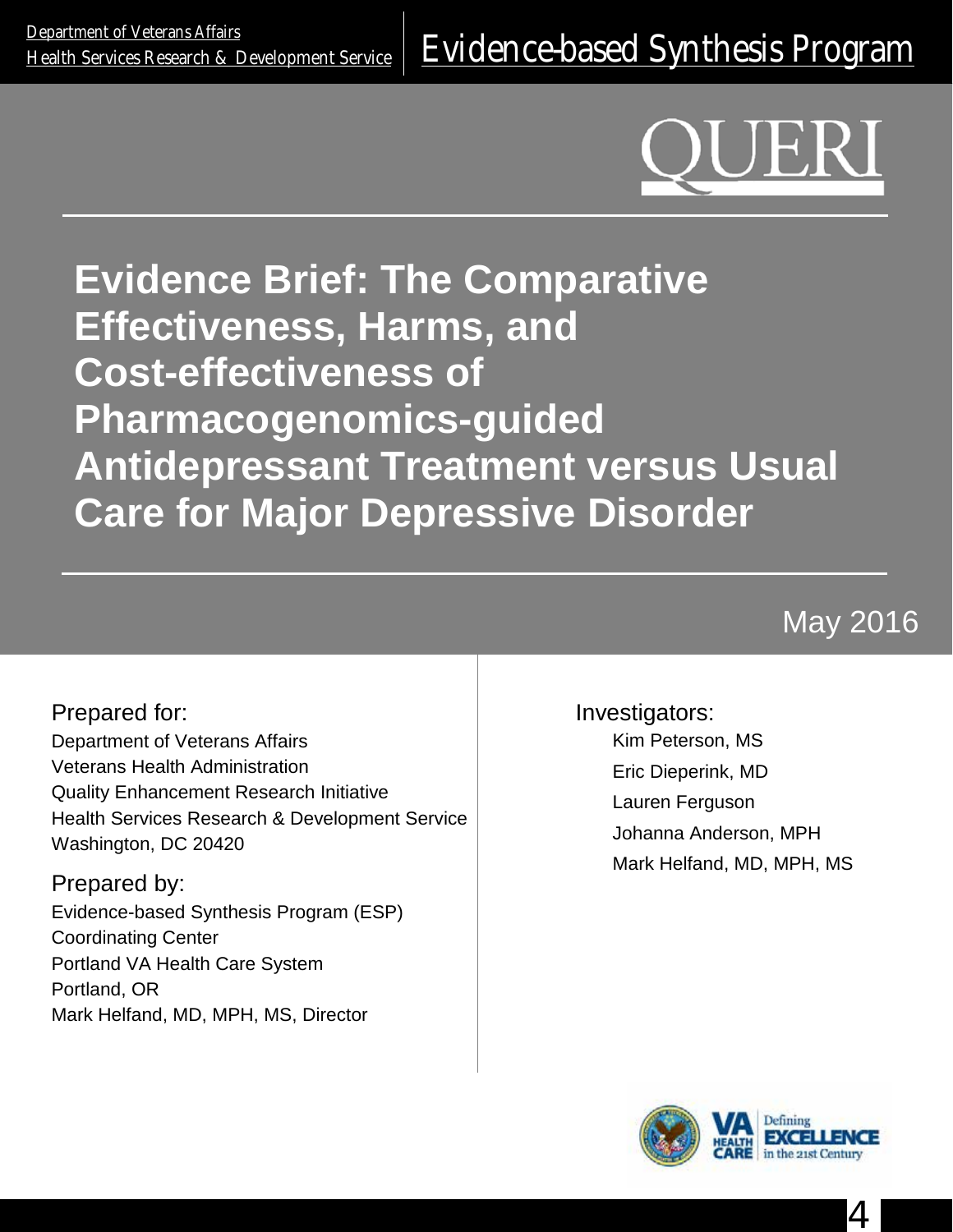The VA Evidence-based Synthesis Program (ESP) was established in 2007 to provide timely and accurate syntheses of targeted healthcare topics of particular importance to clinicians, managers, and policymakers as they work to improve the health and healthcare of Veterans. QUERI provides funding for four ESP Centers, and each Center has an active University affiliation. Center Directors are recognized leaders in the field of evidence synthesis with close ties to the AHRQ Evidence-based Practice Centers. The ESP is governed by a Steering Committee comprised of participants from VHA Policy, Program, and Operations Offices, VISN leadership, field-based investigators, and others as designated appropriate by QUERI/HSR&D.

The ESP Centers generate evidence syntheses on important clinical practice topics. These reports help:

- Develop clinical policies informed by evidence;
- Implement effective services to improve patient outcomes and to support VA clinical practice guidelines and performance measures; and
- Set the direction for future research to address gaps in clinical knowledge.  $\mathbf{r}$

The ESP disseminates these reports throughout VA and in the published literature; some evidence syntheses have informed the clinical guidelines of large professional organizations.

The ESP Coordinating Center (ESP CC), located in Portland, Oregon, was created in 2009 to expand the capacity of QUERI/HSR&D and is charged with oversight of national ESP program operations, program development and evaluation, and dissemination efforts. The ESP CC establishes standard operating procedures for the production of evidence synthesis reports; facilitates a national topic nomination, prioritization, and selection process; manages the research portfolio of each Center; facilitates editorial review processes; ensures methodological consistency and quality of products; produces "rapid response evidence briefs" at the request of VHA senior leadership; collaborates with HSR&D Center for Information Dissemination and Education Resources (CIDER) to develop a national dissemination strategy for all ESP products; and interfaces with stakeholders to effectively engage the program. Comments on this evidence report are welcome and can be sent to Nicole Floyd, ESP CC Program Manager, at [Nicole.Floyd@va.gov.](mailto:Nicole.Floyd@va.gov)

**Recommended citation:** Peterson K, Dieperink E, Ferguson L, Anderson, J., Helfand, M. Evidence Brief: The Comparative Effectiveness, Harms, and Cost-effectiveness of Pharmacogenomics-Guided Antidepressant Treatment Versus Usual Care for Major Depressive Disorder. VA ESP Project #09-199; 2016.

This report is based on research conducted by the Evidence-based Synthesis Program (ESP) Center located at the **Portland VA Health Care System, Portland, OR**, funded by the Department of Veterans Affairs, Veterans Health Administration, Office of Research and Development, Quality Enhancement Research Initiative. The findings and conclusions in this document are those of the author(s) who are responsible for its contents; the findings and conclusions do not necessarily represent the views of the Department of Veterans Affairs or the United States government. Therefore, no statement in this article should be construed as an official position of the Department of Veterans Affairs. No investigators have any affiliations or financial involvement (*eg*, employment, consultancies, honoraria, stock ownership or options, expert testimony, grants or patents received or pending, or royalties) that conflict with material presented in the report.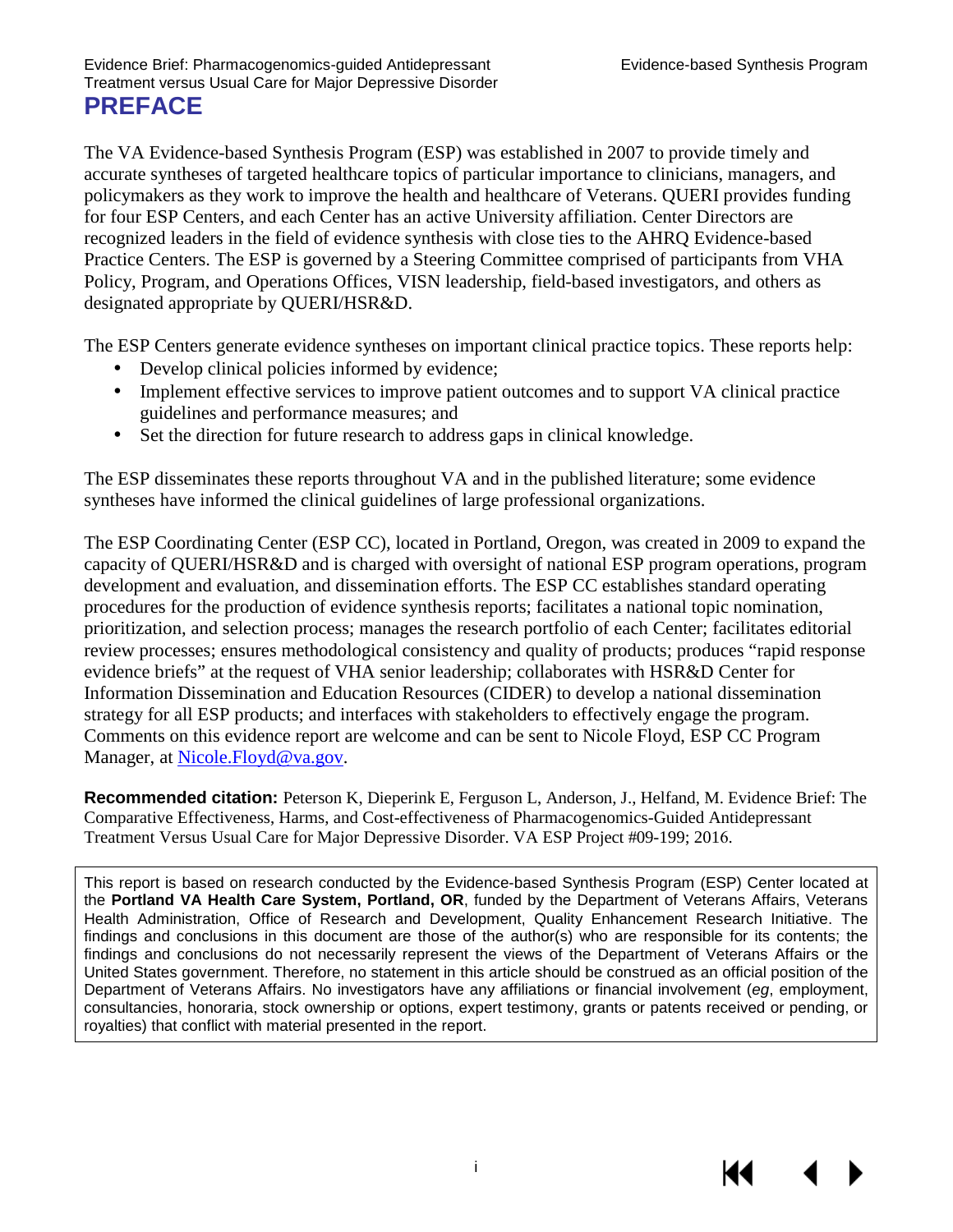$\blacktriangleleft$ 

 $\blacktriangleright$ 

**K4** 

# Evidence Brief: Pharmacogenomics-guided Antidepressant<br>Treatment versus Usual Care for Major Depressive Disorder **TABLE OF CONTENTS**

| Key Question 3: Impact of Medication Changes Based on Pgx Testing 16 |
|----------------------------------------------------------------------|
|                                                                      |
|                                                                      |
|                                                                      |
|                                                                      |
|                                                                      |

# **FIGURES AND TABLES**

| Executive Summary Table: Summary of Best Evidence that Compares Pharmacogenomics-                                                                                                       |  |
|-----------------------------------------------------------------------------------------------------------------------------------------------------------------------------------------|--|
|                                                                                                                                                                                         |  |
|                                                                                                                                                                                         |  |
|                                                                                                                                                                                         |  |
| Table 1. Association between Switches to More Genetically Suitable Medication Regimens and<br>Mean Change in HAM-D Scores in Subgroups of Patients on Genetically Discordant Medication |  |
|                                                                                                                                                                                         |  |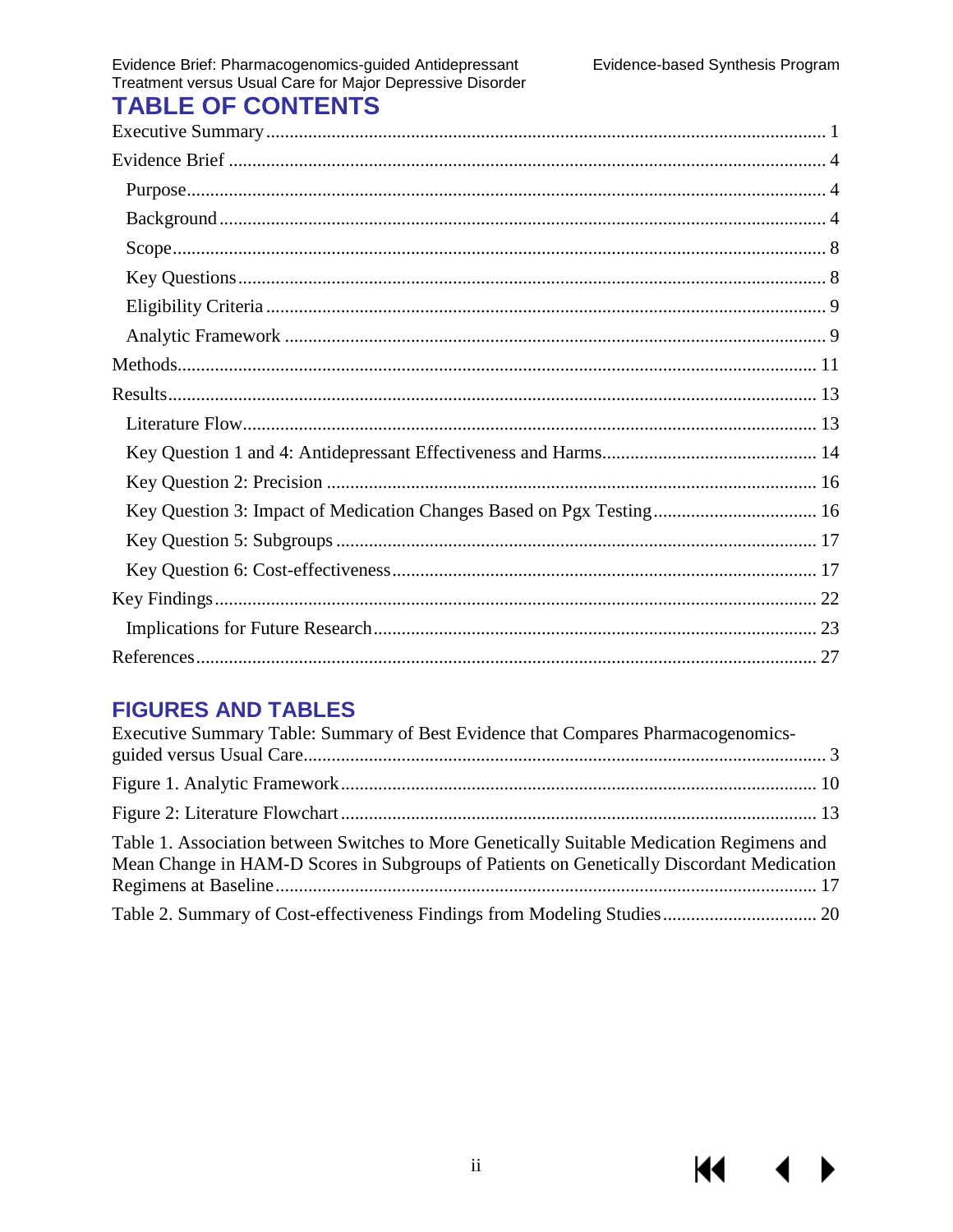<span id="page-3-0"></span>Antidepressants are a mainstay of treatment for Major Depressive Disorder (MDD). To guide the choice of antidepressants, clinicians have typically taken a "trial and error" approach, informed by various clinical factors thought to be associated with variable treatment response. But rates of remission are low and variable, with approximately 11-30% of patients remitting, even after one year of antidepressant treatment. As a result, there is intense interest in identifying additional factors that could help clinicians optimize the effectiveness of available treatments. Genetic variation has long been explored as another potential contributor to individual differences in antidepressant treatment outcome. Whether using genetic information can help predict how an individual might respond to a particular antidepressant – referred to as 'pharmacogenomics' – is of great interest for further advancing precision medicine efforts.

Because many patients may have several trials of antidepressants before they find one that they can tolerate, pharmacogenomic data might ultimately shorten the time to identify the optimal treatment. Specifically, the clinical rationale behind using pharmacogenomic data to inform antidepressant therapy is that a patient's unique genetic profile may help predict whether a patient will tolerate or respond to a drug, or help tailor the dose that may have the best potential effectiveness and tolerability. For example, some individuals are CYP2C19 ultra-rapid metabolizers, which means they are predicted to have lower concentrations of certain drugs, limiting expected efficacy at the usual starting dose. Other individuals are CYP2C19 poor metabolizers and are predicted to have higher concentrations of certain drugs, which may lead to greater intolerability. Key to determining the clinical utility of using pharmacogenomic data to guide antidepressant therapy versus usual care is demonstration of improvements across numerous outcomes including remission, response, quality of life, functional capacity, and tolerability; reduced time to these outcomes; and reducing associated treatment switches. An important question is what the optimum clinical scenarios are for adding pharmacogenomics to usual care, depending on patients' prior experience with antidepressants, demographics, psychiatric and medical comorbidities, depression characteristics, concomitant medication, or other health or lifestyle behaviors.

While there is a plausible clinical rationale for expecting benefits from pharmacogenomics-guided treatment, the actual impact has not been well-established. Three pharmacogenomics-guided treatment strategies have been evaluated in published studies that

#### *Background*

In January, 2015, the White House identified Veterans Affairs (VA) as a participating agency in the Precision Medicine Initiative. To inform this initiative, the VA Office of Research and Development (ORD) is developing a clinical study that builds on the Million Veteran Program (MVP) by implementing precision medicine in mental health (PMH). The PMH committee focused on depression because of its high prevalence, a need for better treatment strategies, and a growing use of genetic testing for decision making. As funding for this study is arranged for FY17, ORD is convening a planning committee meeting for April 2016 to discuss study development. To inform their meeting, ORD commissioned the Evidencebased Synthesis Program Coordinating Center (ESP CC) to conduct an evidence brief on the clinical utility of pharmacogenomics-guided treatment for major depressive disorder.

#### *Methods*

To identify studies, we searched MEDLINE®, the Cochrane Central Registry of Controlled Trials, and PsychINFO through March 2016, and other sources. We used prespecified criteria for study selection, data abstraction, and rating internal validity and strength of the evidence. See our PROSPERO protocol for our full methods.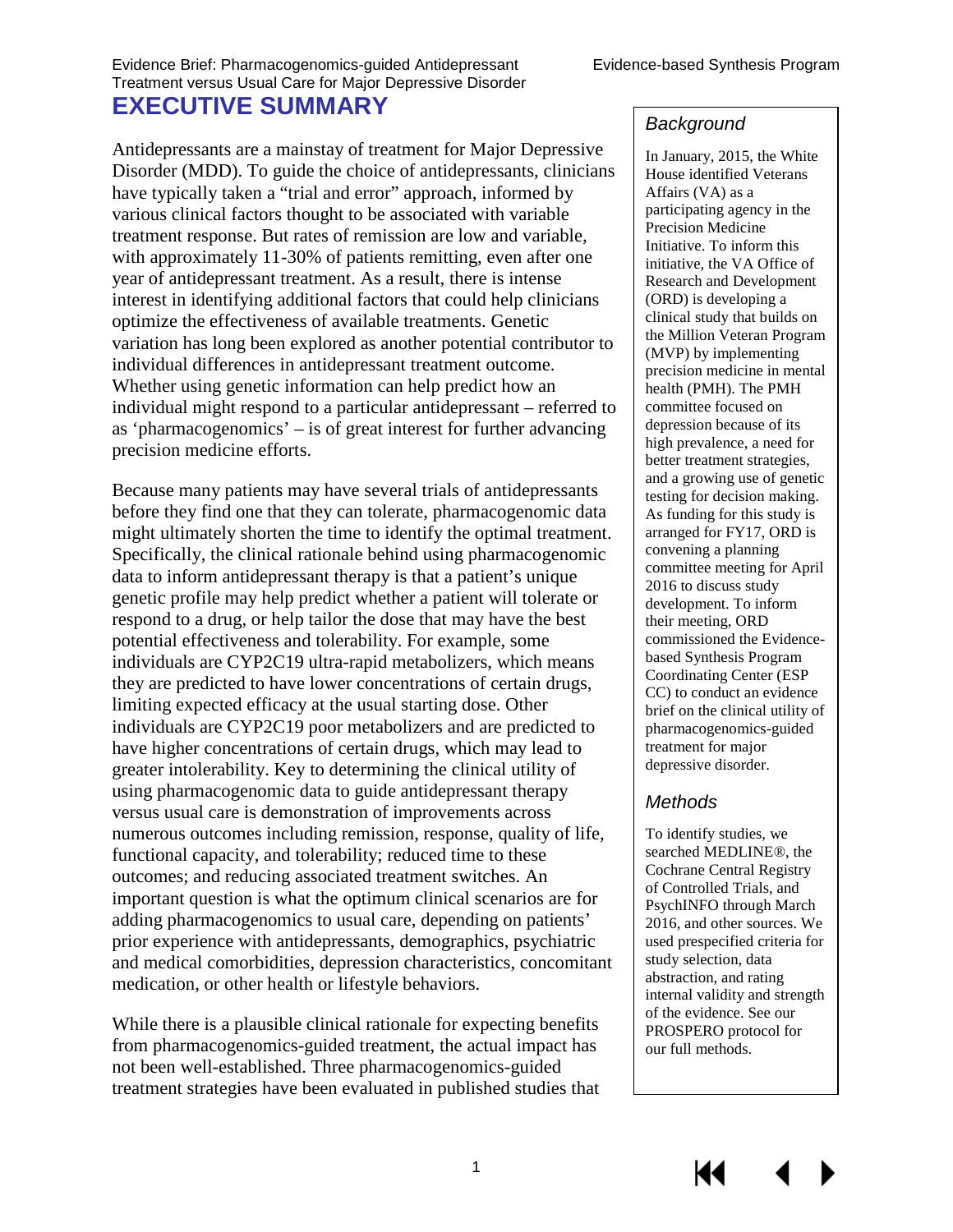compare pharmacogenomics-guided care to usual care (Executive Summary Table). There is some doubt that the studies' findings are valid, because there is a single, small, short-term study of each strategy, and these studies have numerous minor methodological limitations.

Of the 3 pharmacogenomics-guided treatment strategies, CNSDose has the most favorable preliminary findings. One additional patient had a remission by 12 weeks for every 3 genotyped (95% CI, 1.7-3.5), and the effect on intolerability was also favorable. ABCB1 genotyping also improved chance of remission, but less so – there was one additional remission at 5 weeks for every 3 to 20 patients genotyped. This difference could be due to the short duration of the study. Effects of GeneSight were not statistically significant and left unclear whether the chance of remission was substantially better or worse than usual care.

There are numerous gaps in the evidence. First, from a VA perspective, it is important to consider the characteristics of the patients and providers evaluated in these studies. Most patients in these studies were females in their forties who lacked comorbidities, such as PTSD, that are common among Veterans who have depression. Some had refractory depression. Others were being treated as inpatients while participating in the Munich Antidepressant Response Signature (MARS) project, which included use of weekly plasma monitoring. Even if a pharmacogenomics-guided strategy worked in the specific populations tested, it might have different results in Veterans Affairs (VA). Second, no studies have demonstrated that pharmacogenomics result in increased use of genetically-congruent medication and shorten time to identifying optimal treatment by improving multiple key outcomes of remission, response, quality of life, functional capacity, and tolerability. New research would be more meaningful if it included a broader population, recorded what medication changes were recommended and how often following the recommendations resulted in remission, and by how much the time to remission was reduced. Third, available research has not yet evaluated to what extent patients' prior experience with antidepressants, demographics, psychiatric and medical comorbidities, depression characteristics, concomitant medication, or other health or lifestyle behaviors impact the utility of pharmacogenetics in MDD treatment. Finally, the cost-effectiveness of pharmacogenomics-guided care versus usual care in Veterans with major depressive disorder is also not clear. This is primarily because there is too much uncertainty about the effectiveness of pharmacogenomics-guided care in Veteran-representative patients whose primary diagnosis is major depressive disorder.

Additional research is needed to establish more clearly the clinical validity of pharmacogenomic testing in the VA population. The potential benefit of testing is influenced by several variables, such as the frequency of key genetic variants in the population; the effectiveness of different antidepressants in relation to these variants; how often VA clinicians' choices and the pharmacogenomics-guided recommendations coincide; and to what extent comorbidities and/or health or lifestyle behaviors limit or direct the options for treatment. Some of the preliminary studies of pharmacogenomics-guided treatment evaluated highly refractory patients who had failed several courses of antidepressants, but provide little information about how, why, or when they failed. Was it because of specific side effects? How often was treatment failure observed? Were the recommended antidepressants ones that are often first or second line in VA? Initial actions for ORD may be (1) to conduct an updated evidence review to better examine the association between key genetic variants and antidepressant effectiveness and (2) to undertake new primary research to evaluate the potential association between genes and variants and antidepressant medication benefits and harms. In designing a study that compares usual care to

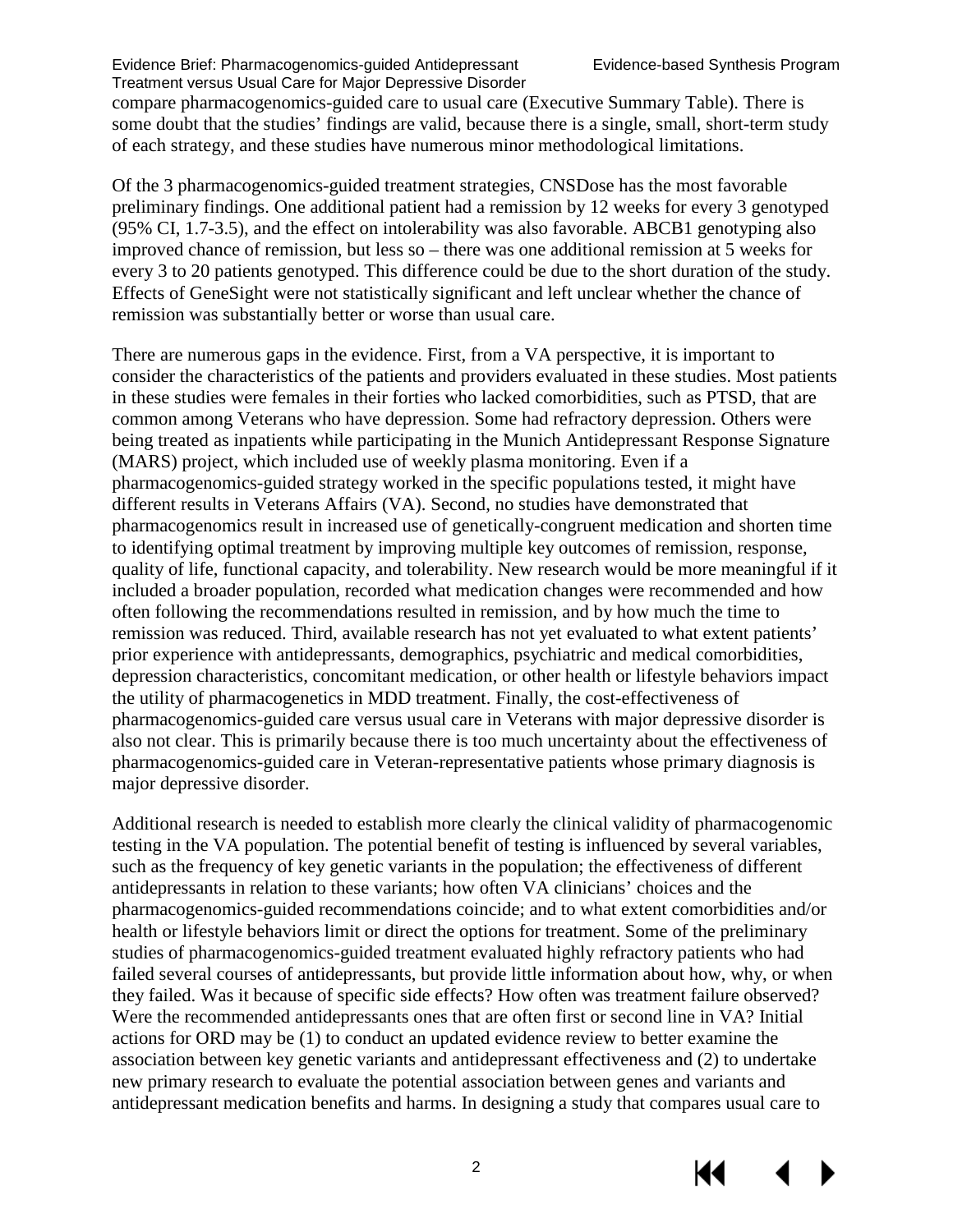KI

pharmacogenomics-guided treatment, VA ORD should consider the following important factors: (1) selection of genetic variants, (2) format of pharmacogenomics results delivery, (3) education, (4) ethical, legal, and social considerations, and (5) accounting for key patient characteristics and improving outcome assessment methods.

#### <span id="page-5-0"></span>**Executive Summary Table: Summary of Best Evidence that Compares Pharmacogenomics-guided Antidepressant Treatment versus Usual Care**

| <b>Pharmacogenomic test:</b><br>(Characteristics of best<br>evidence)                                                                                                    | <b>Benefits</b>                                                                                                                                                                                                                                                            | Comment                                                                                                                                                                                                       |
|--------------------------------------------------------------------------------------------------------------------------------------------------------------------------|----------------------------------------------------------------------------------------------------------------------------------------------------------------------------------------------------------------------------------------------------------------------------|---------------------------------------------------------------------------------------------------------------------------------------------------------------------------------------------------------------|
| CNSDose (polygene panel of<br>ABCB1, ABCC1, CYP2C19,<br>CYP2D6, UGT1A1, not yet<br>commercially available): 1 fair-<br>quality, 12-week RCT <sup>1</sup> of<br>$N = 148$ | Increases remission (HAM-D $\leq$ 7; 72% vs<br>28%; RR 2.52, 95% CI 1.71 to 3.73;<br>NNG=3, 95% CI, 1.7-3.5) moderate SOE)<br>and reduces the proportion of patients<br>taking sick leave (usual care $= 15\%$ vs<br>guided = 4%; RR 1.13, 95% CI 1.01 to1.25;<br>low SOE) | Reduces intolerability<br>(having an event where<br>patient needed to reduce<br>the dose or stop their<br>antidepressant: usual<br>care = $15\%$ vs guided =<br>4%; RR 1.13, 95% CI<br>1.01 to 1.25; low SOE) |
| ABCB1 genotyping added to<br>weekly plasma monitoring: 1<br>fair-quality, 5-week,<br>observational study <sup>2</sup> of N=116                                           | Improved remission (HAM- $D < 10$ ): 83.6%<br>vs 62.1%; $X^2$ (1) = 6.596, P = 0.005) [ESP-<br>calculated RR 1.33 (CI 1.06 to 1.72) and<br>NNG=5; 95% CI 3 to 20]                                                                                                          | No evidence about harms                                                                                                                                                                                       |
| GeneSight (polygene panel of<br>CYP2D6, CYPC19, CYP1A2,<br>SLC6A4, HTR2A): 1 fair-<br>quality, 10-week RCT <sup>3</sup> of<br>$N = 51$                                   | No improvement in remission (HAM-D $\leq$ 7:<br>20% vs 8%; RB 2.40, 95% CI 0.51 to<br>11.21) or response ( $\geq$ 50% HAM-D<br>improvement: 36% vs 21%; RB 1.73, 95%<br>CI 0.68 to 4.42 (Low SOE) $^{4}$ )                                                                 | No evidence about harms                                                                                                                                                                                       |

HAM-D=Hamilton Rating Scale for Depression; SOE=Strength of Evidence; RR=Risk Ratio; RB=Relative Benefit; NNG=number needed to genotype; CI=Confidence Interval; RCT=Randomized Controlled Trial; CYP=Cytochrome p450; SLC6A4=Solute Carrier Family 6 (Neurotransmitter Transporter), Member 4; HTR2A=5-Hydroxytryptamine (Serotonin) Receptor 2A; UG1A1=UPD Glucuronosyltransferase Family 1 Member A1; ABCB1= ATP Binding Cassette Subfamily B Member 1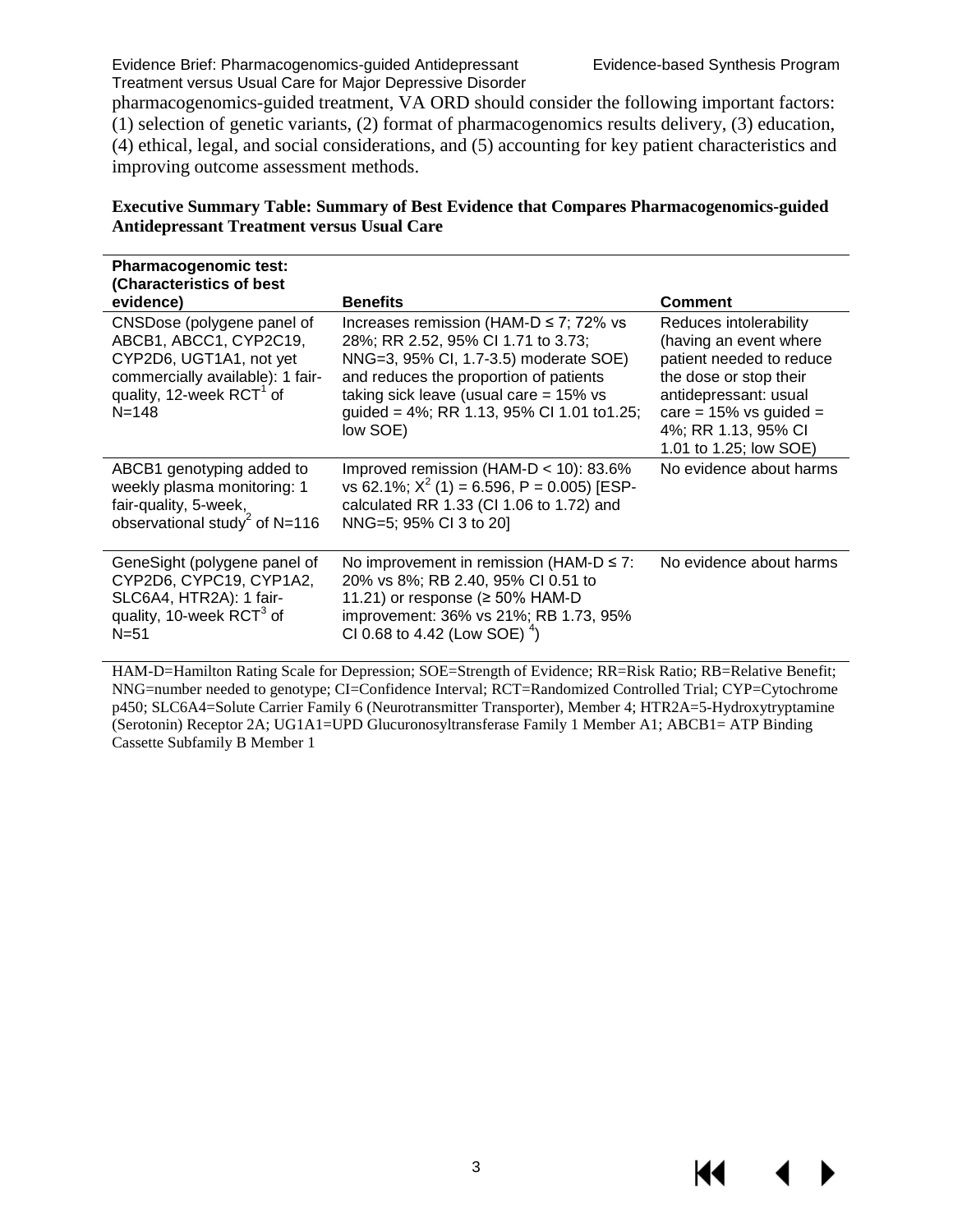# <span id="page-6-1"></span><span id="page-6-0"></span>**PURPOSE**

In January, 2015, the White House identified Veterans Affairs (VA) as a participating agency in the Precision Medicine Initiative, an effort to *"*enable a new era of medicine through research, technology, and policies that empower patients, researchers, and providers to work together toward development of individualized care" that takes into account individual differences in people's genes, environments, and lifestyles.<sup>[5](#page-29-5)</sup> To inform this initiative, the VA Office of Research and Development (ORD) is developing a clinical study to implement precision medicine in mental health (PMH). This study will supplement the Million Veteran Program's (MVP) capabilities to (1) understand the lifestyle, genomics and pharmacogenomics of depression in Veterans, (2) develop individualized approaches to treat depression in Veterans, and (3) develop and implement a responsible and efficient process of returning genetic data to providers and patients to determine how to use genetic findings in the clinical setting.<sup>6</sup> The PMH planning committee identified depression as a relevant focus because of its high prevalence, the continuing need for better treatment strategies, and the growing use of genetic testing for decision making. As funding for this study is arranged for FY17, ORD is convening a planning committee meeting for April 2016 to discuss study development. To inform their meeting, ORD commissioned the Evidence-based Synthesis Program Coordinating Center (ESP CC) to conduct an evidence brief on the comparative effectiveness, harms, and cost-effectiveness of pharmacogenomics-guided antidepressant treatment versus usual care for major depressive disorder.

# <span id="page-6-2"></span>**BACKGROUND**

#### **Variability in Antidepressant Treatment of Major Depressive Disorder**

Major depressive disorder (MDD) is a common problem and is associated with significant morbidity, mortality, and cost.<sup>7</sup> Based on 2014 National Survey on Drug Use and Health (NSDUH) data, the prevalence of major depression in Americans was 6.6%, which led to severe impairment for  $65.5\%$ .<sup>[8](#page-29-8)</sup> In Veterans, the prevalence of MDD is as high as  $13.5\%$ .<sup>9</sup> Antidepressants are a mainstay of treatment for MDD, including the second-generation medications citalopram, sertraline, fluoxetine, escitalopram, paroxetine, venlafaxine, duloxetine, bupropion, and mirtazapine. But rates of remission are low and variable, with approximately 11- 30% of patients remitting, even after one year of treatment.<sup>[10-13](#page-29-10)</sup> Even in the Sequenced Treatment Alternatives to Relieve Depression (STAR\*D) Trial, it took more than 50 weeks to obtain a remission rate of 67%.<sup>14</sup> In this study, all participants were initially treated with citalopram, and those who did not achieve remission were offered up to 4 separate additional clinical treatment approaches until remission was obtained. Thus, even in this large, state-of-the-art clinical trial, a large proportion of patients did not achieve remission. This is concerning as treatment that falls short of remission is associated with continued disabling symptoms, higher rates of depression relapse and recurrence, poorer work productivity, more impaired psychosocial functioning, higher levels of health care use, and potentially higher risk for suicide.<sup>10</sup>

To guide the choice of antidepressants, clinicians have typically used clinical factors thought to be associated with variable treatment response, including the character of depressive symptoms

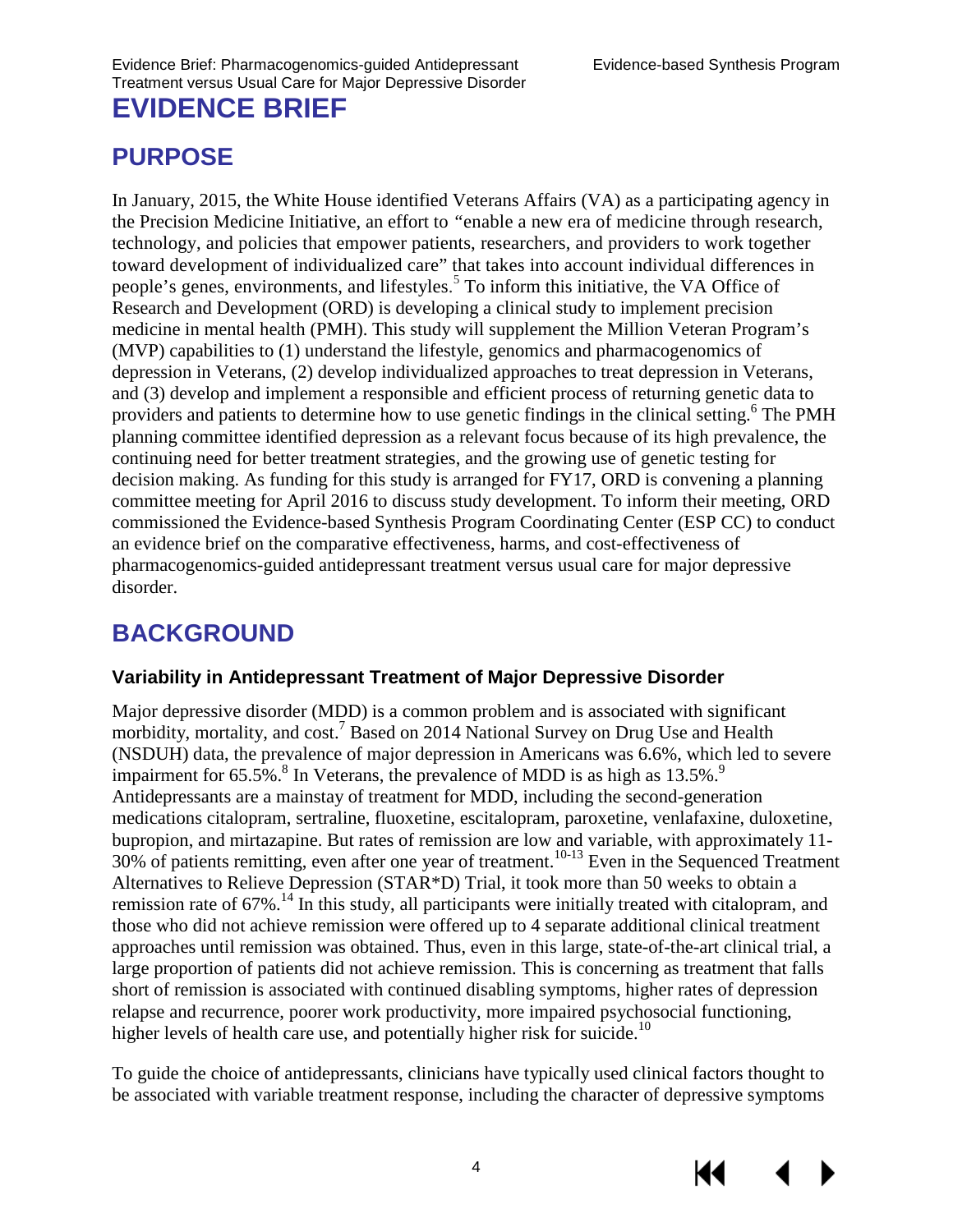(*eg*, atypical, melancholic, and comorbid anxiety), family history, the possibility of drug-drug interactions, renal and hepatic function, medical and psychiatric comorbidity, nutritional status, nature of prior response to medication, and personal preference. However, few data are available to show that consideration of these factors improve remission rates or reduce adverse events. Therefore, clinicians match patients with specific antidepressants via a prolonged trial-and-error process. This delays clinical improvement and potentially increases the risks and cost of depression treatment. There remains a need for identification of additional strategies to better personalize a pharmacological approach to further improve antidepressant effectiveness. A variety of biomarkers, including pharmacogenomic approaches, have been studied to improve antidepressant prescribing.

#### **Role of Genetic Factors in Antidepressant Treatment Variability**

Genetic variation has long been explored as a potential contributor to individual differences in antidepressant treatment outcome. Pharmacogenetics/pharmacogenomics is "the use of genomic information to help predict how an individual might respond to a particular drug, to identify individuals who might experience an adverse reaction to taking a drug, or to assist in selecting the optimal dosage of a drug.["15](#page-29-12) Antidepressant pharmacogenomic research has largely focused on genes involved in the pharmacokinetic action of medications. Pharmacokinetics is the study of the time course of medications through the body and involves absorption, presystemic elimination, drug distribution, and elimination. The most widely studied genetic differences in pharmacokinetics involve the cytochrome p450 (CYP) liver enzyme system (*eg*, CYP2D6, CYP2C19). CYP450 variants are believed to alter drug metabolizing enzyme (DME) function and change the normal rate of antidepressant metabolism and resulting plasma drug levels.<sup>16</sup> CYP450 variants that *reduce* enzyme function may cause poor or intermediate metabolism levels, which may lead to higher than expected active drug levels or reduced prodrug levels. CYP450 variants that *increase* enzyme function may cause ultra-rapid metabolism, which may lead to lower than expected active drug levels or increased prodrug levels. ABCB1, which encodes the P-glycoprotein which regulates transport across the blood-brain barrier, has also been studied. Genetic differences in pharmacodynamics, which is the study of the time course and intensity of pharmacological effects of drugs, have been less-extensively studied. Studies of serotonin receptors (*eg*, 5-HTT, 5-HT1A, 5-HTR2A), the serotonin transporter, and dopamine receptor (DAT1) have been studied. Finally, the mediation of inflammatory response to antidepressant drugs  $(eg, \text{interleukin-1}\beta)^{17}$  $(eg, \text{interleukin-1}\beta)^{17}$  $(eg, \text{interleukin-1}\beta)^{17}$  may impact both pharmacokinetics and pharmacodynamics.

Understanding the extent to which genetic variation is meaningfully associated with individual differences in antidepressant treatment outcomes continues to be a challenge, however. Reviews and meta-analyses of studies that evaluated the potential interaction between antidepressant and genetic variants on remission, response, and harms have emphasized the following key limitations of the evidence base: (1) individual studies failed to control for known clinical and environmental confounders, (2) small sample sizes, and (3) heterogeneity across studies in the direction and magnitude of effect sizes and with regard to patients' clinical characteristics (*eg*, depression type, severity, *etc*), patient health behaviors such as food intake, medication regimen (*eg*, different types and classes, monotherapy versus combination therapy), and outcome measurement methods (*eg*, remission versus response, different end time points, different rating scales, *etc*).[16-24](#page-30-0)

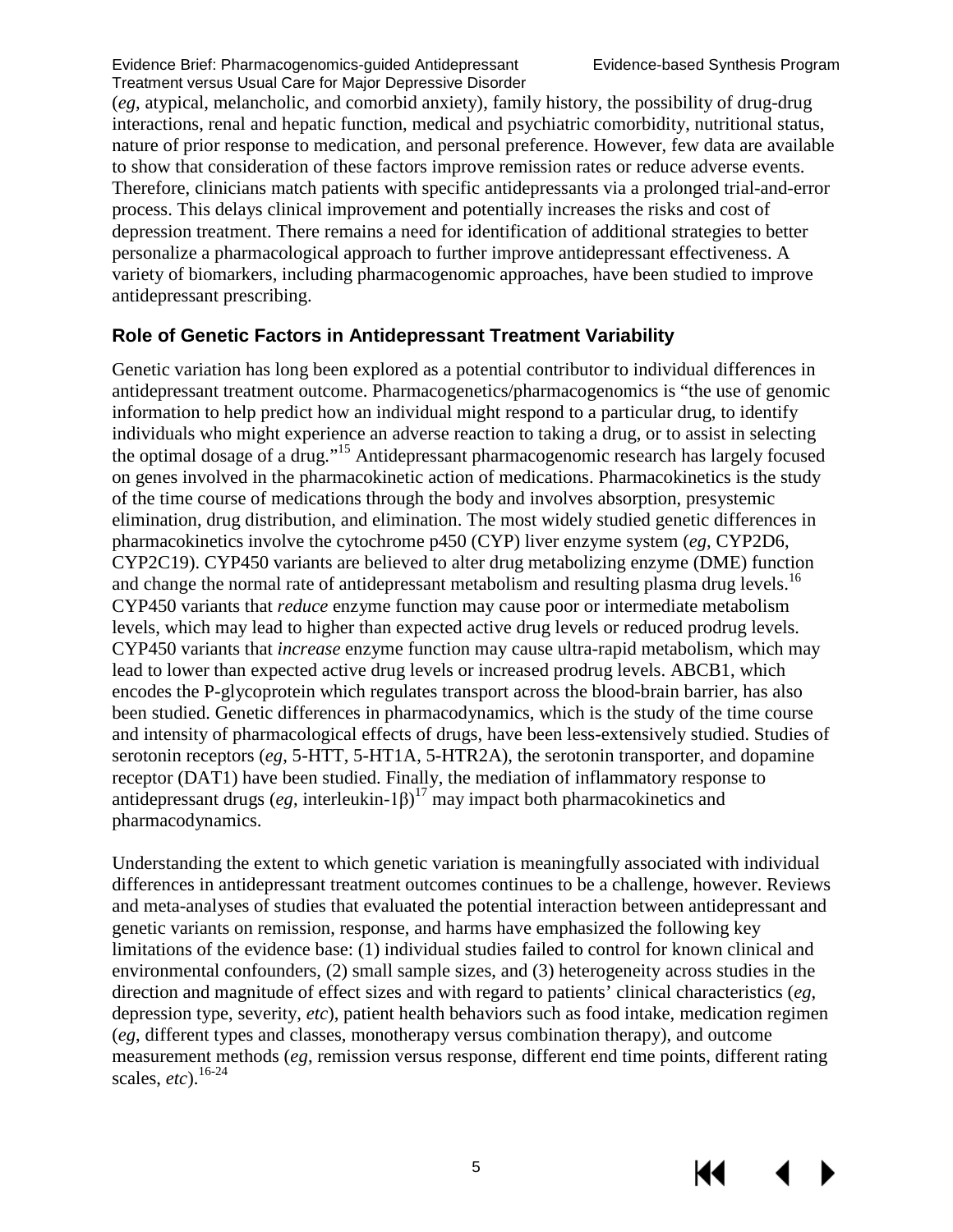#### **Characteristics and Regulation of Antidepressant Pharmacogenomic Testing Resources**

Despite the challenges of understanding the association between genetic variation and antidepressant treatment outcomes, many tests for detecting genetic variants are now available for clinical use.<sup>25,[26](#page-30-3)</sup> Antidepressant pharmacogenomic testing resources vary widely in which gene variants or alleles are genotyped, how the testing is performed and regulated, and how they report results. At minimum, the majority of testing resources include some CYP2D6 and CYP2C19 variants.<sup>[26](#page-30-3)</sup> But the testing resources differ in which and how many CYP2D6 and CYP2C19 variants are included and if and how many other genes variants or alleles are genotyped[.25](#page-30-2)

Regulation of pharmacogenomic tests differs depending on whether they are developed and performed by a single, central laboratory or sold to multiple labs. Some pharmacogenomic tests are sold as kits – "a group of reagents used in the processing of genetic samples that are packaged together and sold to multiple labs" – and these are regulated by the US Food and Drug Administration (FDA) as Class II devices and subject to the 510(k) marketing clearance process.<sup>15[,27](#page-30-4)</sup> The 510(k) is "a premarket submission made to the FDA to demonstrate that the device to be marketed is at least as safe and effective, that is, substantially equivalent, to a legally marketed device."<sup>28</sup> The Roche AmpliChip $\dot{O}$  Test – which genotypes 28 CYP2D6 variants and 3 CYP2C19 variants – is the first and only pharmacogenomic testing platform with  $510(k)$ marketing clearance.<sup>[27](#page-30-4)</sup> The majority of pharmacogenomic tests are Laboratory-Developed Tests (LDTs) that are developed and performed by a single, central laboratory. LDTs have historically not been assessed before being offered for clinical use and have only been regulated by the Centers for Medicare and Medicaid Services (CMS) with regard to whether laboratories' practices for using them are in compliance with the Clinical Laboratory Improvement Amendments of 1988 (CLIA).<sup>[15](#page-29-12)[,20](#page-30-6)[,25](#page-30-2)</sup> However, in 2010, the FDA proposed initiating premarket evaluation of pharmacogenomic LDTs' analytical and clinical validity as well.<sup>[29](#page-30-7)</sup> In October 2014, FDA released for public comment a Draft Regulatory Guidance document and 9-year implementation time-frame.<sup>[15,](#page-29-12)[30,](#page-30-8)[31](#page-30-9)</sup> Main concerns about the FDA LDT oversight proposal include that the anticipated added cost and time involved in compliance with new regulations could potentially impede advances and negatively impact patient care.<sup>32[,33](#page-31-0)</sup>

Format for reporting results also varies widely across pharmacogenomic testing. Sources of variation include (1) whether they are drug-focused or gene-focused,  $^{26}$  $^{26}$  $^{26}$  (2) how much detail is provided about therapeutic implications, categorization of interaction, and clinical impact, and (3) whether or not consultation with a professional genetic counselor and/or a pharmacist is available to help treating clinician interpret the results. For example, the interpretive report for the GeneSight test organizes the results by gene-drug interaction category and clinical impact and highlights these features at the top of the report. For gene-drug interaction category, the GeneSight report stratifies *specific* antidepressant and antipsychotic medications into 3 colorcoded categories: (1) green "use as directed" bin to indicate little or no gene-drug interaction, (2) yellow "use with caution" bin to indicate moderate gene-drug interaction, and (3) red "use with caution with more frequent monitoring" bin to indicate more severe gene-drug interaction.<sup>3</sup> Footnotes supply the details of the therapeutic implications of the gene-drug interactions for the yellow and red categories and the gene results are in a table at the bottom of the report. In contrast, the Genecept Assay interpretive report organizes the results by gene result and provides much more detailed information about therapeutic implications for each gene result. Gene-drug

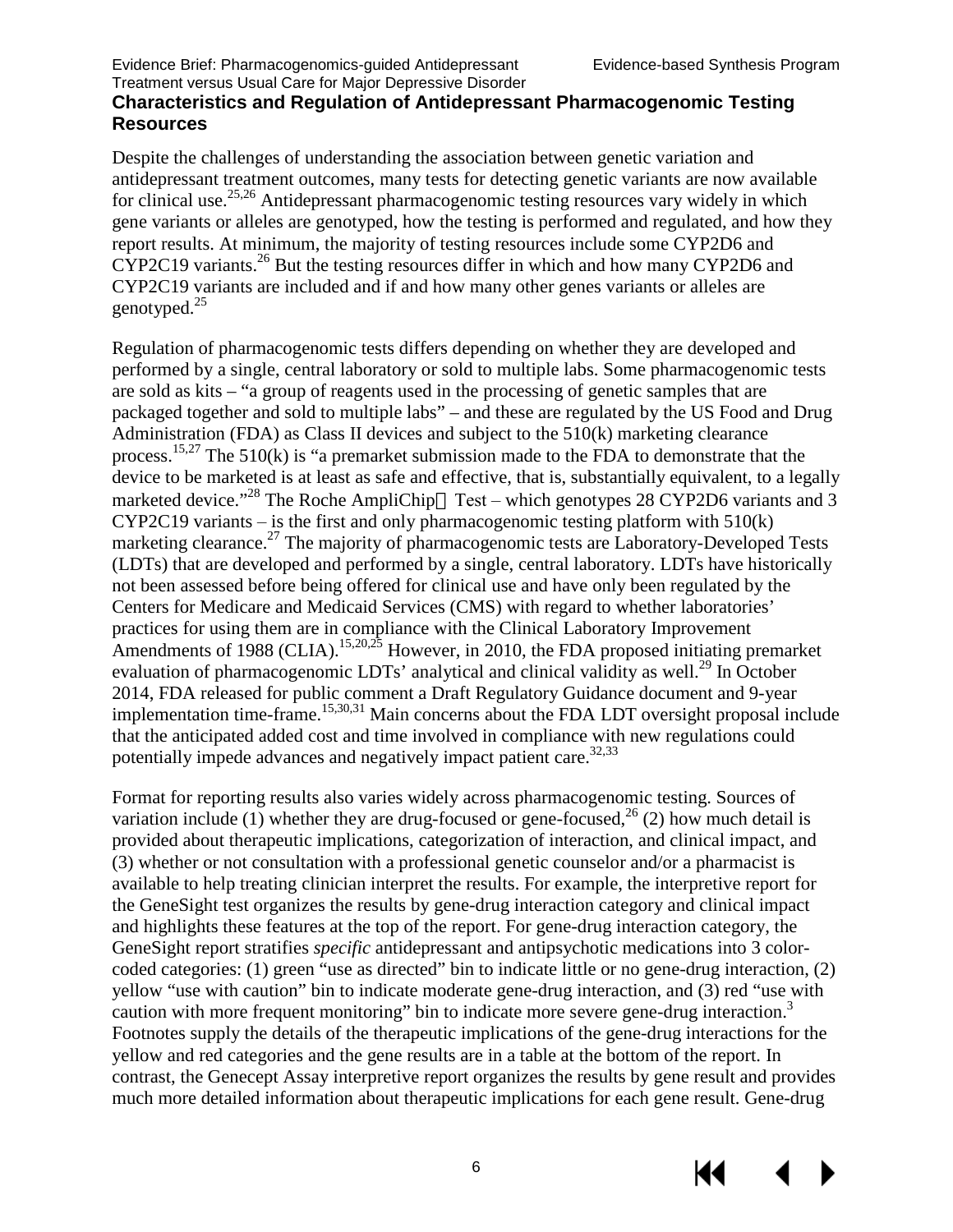interaction is also stratified by 3 categories: (1) a green check mark for "no known gene-drug interaction", (2) a blue lightbulb for "therapeutic options", and (3) an orange caution symbol for "use caution" with related therapies to indicate medications that may require a dose adjustment or have a higher risk of side effects of inefficacy. Compared to the GeneSight report, the Genecept report guidance on clinical impact is more general, referring to classes of antidepressants and antipsychotics, rather than listing specific antidepressants.<sup>[34](#page-31-1)</sup> It is unclear if and how such differences in pharmacogenomic testing results format may affect the accuracy of their interpretation and use. $^{25}$ 

#### **Guidelines and Labeling for Use of Pharmacogenomics in Antidepressant Treatment**

With the increased availability of pharmacogenomic testing, its clinical use is increasing. This has led to development of antidepressant FDA product labeling and clinical practice guidelines from various professional genetic societies on the use of pharmacogenomic testing.<sup>[25,](#page-30-2)[27](#page-30-4)</sup> A 2014 review by Drozda et al provides a detailed analysis of information contained in FDA labeling of antidepressant drugs and consensus guidelines. $^{25}$  $^{25}$  $^{25}$  At the time of the Drozda review, the number of neuropsychiatric medications with FDA labeling listing a CYP450 variant metabolizer status as an important biomarker was 27 for CYP2D6 and 3 for CYP2C19.

Guidance on using *existing* CYP2D6 and/or CYP2C19 genotyping results to inform antidepressant selection and dosing is also provided by a few professional genetic societies (see appendix A in supplemental materials).  $25,27,35-38$  $25,27,35-38$  $25,27,35-38$  These guidelines vary in when they were released, the antidepressant medications they address, their development methods, and how they assess the level of evidence and/or classification of recommendations. The most up-to-date genotyping-based dosing guidelines (late 2015 to early 2016) are from the Clinical Pharmacogenetics Implementation Consortium (CPIC) and available on the Pharmacogenomics Knowledge Base (PharmGKB website).<sup>[37](#page-31-3)</sup> CPIC guidelines provide metabolism implications and therapeutic recommendations for various antidepressant drugs and generally classify the recommendations as moderate to strong.

## **When Should Antidepressant Pharmacogenomic Testing Be Performed?**

Despite availability of guidance on how to use *already available* pharmacogenomic testing results, uncertainty remains on *when and for whom* pharmacogenomic testing should be performed. Professional genetic society guidelines vary on whether and how they address when to perform pharmacogenomic testing to inform antidepressant treatment.<sup>[25,](#page-30-2)[27,](#page-30-4)[35-40](#page-31-2)</sup> The earliest guideline, released in 2007 by the Evaluation of Genomic Applications in Practice and Prevention (EGAPP) Working Group,<sup>38</sup> which was based on an evidence review<sup>16</sup> by the Agency for Healthcare Research and Quality's Duke Evidence-based Practice Center, concludes that CYP2D6 testing for SSRI treatment for depression was not recommended at that time. More recent guidelines have identified some "important indications" for combining genotyping with therapeutic drug monitorin[g39](#page-31-5) and have suggested "clinicians *consider* FDA drug labeling recommendations about genetic testing for some specific drugs," but with the caveat that evidence remains inconclusive about possible clinical utility of CYP450 in psychiatry.<sup>40</sup> Guidelines specific to the treatment of patients with depressive disorders either do not reference pharmacogenomic testing at all,<sup>[41,](#page-31-7)[42](#page-31-8)</sup> or mention it only briefly as an area for future research.<sup>43-45</sup>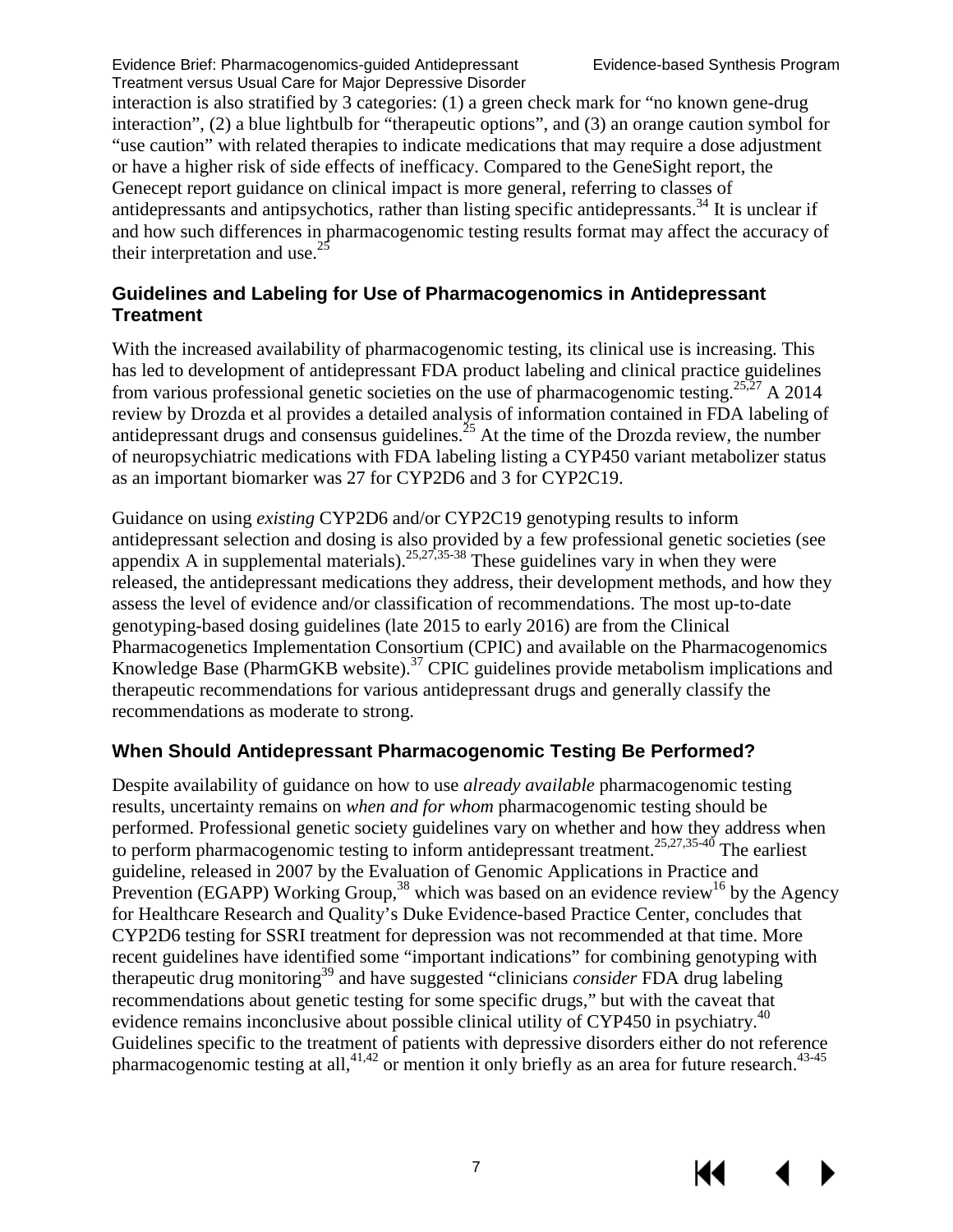The conservative nature of existing formal guidance about the clinical utility of pharmacogenomic testing is likely due at least in part to the fact that it was developed prior to the emergence of the first of several recent studies that have compared the use of pharmacogenomic data to guide antidepressant treatment selection for depressive disorders to treatment as usual. Although various articles<sup>[19,](#page-30-11)[20,](#page-30-6)[26,](#page-30-3)[27,](#page-30-4)[46](#page-31-10)</sup> have briefly reviewed findings from some of the recent studies, they have not formally critically appraised the complete body of available evidence. The purpose of this report is to conduct an evidence brief on the comparative effectiveness, harms, and cost-effectiveness of pharmacogenomics-guided antidepressant treatment versus usual care for major depressive disorder, to inform an April 2016 ORD planning meeting for development of a clinical study to implement precision medicine in mental health (PMH).

# <span id="page-10-0"></span>**SCOPE**

The clinical scenarios evaluated by this evidence brief are the use of pharmacogenomic testing for predicting effectiveness and harms of antidepressant treatment for certain adults with depressive disorders, such as prior to initiation of antidepressants or after failure of one or more courses. [47](#page-32-0) Areas of particular relevance for evaluating evidence for this use of genetic tests include Analytic validity, Clinical validity, Clinical utility, and Ethical, legal, and social implications (ACCE Model, National Office of Public Health Genomics).<sup> $47,48$  $47,48$ </sup> Within this evaluation framework, this evidence brief focused on clinical utility and post-pharmacogenomic testing analytic factors. The VA Office of Research and Development (ORD) originally identified 4 key questions and associated Population, Interventions, Comparators, Outcomes, Timing, Setting, and Study design (PICOTSS) characteristics of interest to be addressed by this report. The ESP Coordinating Center investigators then worked with ORD to clarify and refine the key questions and PICOTSS as listed below and illustrated by the analytic framework.

# <span id="page-10-1"></span>**KEY QUESTIONS**

1) What is the impact of using pharmacogenomics-guided antidepressant treatment on remission, response, quality of life, and functional capacity in patients with MDD?

2) What is the impact of using pharmacogenomics-guided antidepressant treatment on reducing *time to* remission, response, improved functional capacity or reducing treatment switches in patients with MDD?

3) Are improved outcomes from pharmacogenomics-guided treatment explained by implementation of pharmacogenomically informed intervention changes (*eg*, switching medication, adjusting dose)?

4) How does the use of pharmacogenomics-guided treatment impact risk of harms of antidepressant medications?

5) Does the impact of using pharmacogenomics-guided treatment on the effectiveness and harms of antidepressants differ according to patient characteristics such as demographics, psychiatric and medical comorbidities, depression symptomatology (*eg*, melancholic, atypical, psychotic, catatonic, postpartum, anxiety features), depression severity and duration, history of antidepressant treatment resistance, concomitant medication, polypharmacy, medication side effects, nonadherence, or other health or lifestyle behaviors?

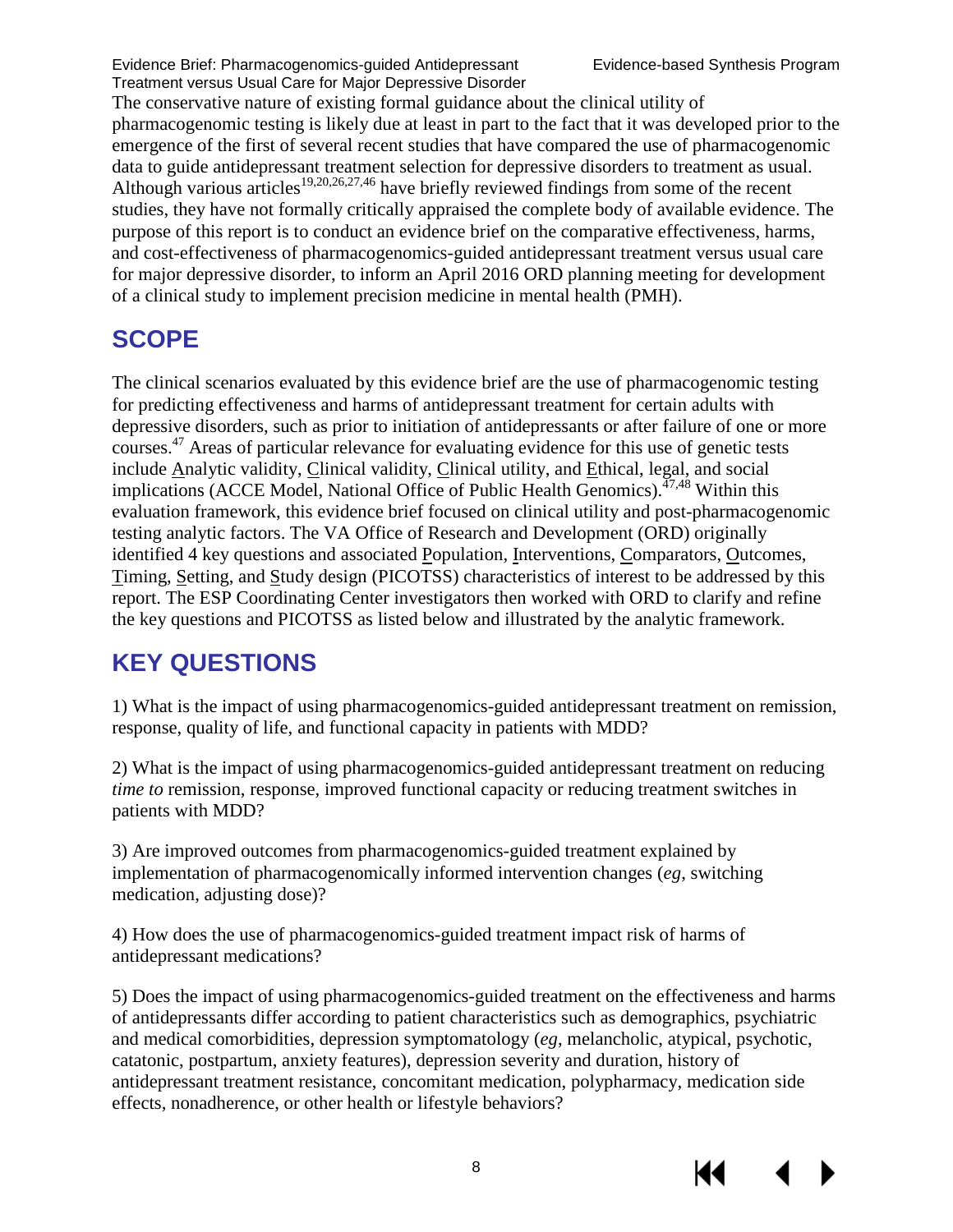KI

6) What is the cost-effectiveness of using pharmacogenomics to guide treatment of patients with MDD?

# <span id="page-11-0"></span>**ELIGIBILITY CRITERIA**

- *Population:* Adults with major depressive disorder
- *Intervention*: Any pharmacogenomic testing platform, used alone or in combination with other clinical risk prediction tools
- *Comparator*: Usual care, other types of risk prediction tools
- *Outcomes:*
	- o *Antidepressant effectiveness*: Remission, response, quality of life, functional capacity
	- o *Precision of antidepressant effectiveness*: Reducing time to remission, response, improved functional capacity, reducing treatment switches
	- o *Harms of antidepressant medication:* Serious adverse events and general tolerability
- *Timing:* No restrictions
- *Setting*: No restrictions
- *Study design:* No restrictions

# <span id="page-11-1"></span>**ANALYTIC FRAMEWORK**

The analytic framework below (Figure 1) illustrates the Population, Interventions, Comparators, Outcomes, Timing, Setting, and Study design (PICOTSS) of interest that guided this review and their relationship to the key questions. This evidence brief addresses the overarching question of clinical utility, focusing on evidence evaluating the direct link between use of pharmacogenomics-guided treatment and health and clinical outcomes (key questions 1, 2, 4, 5, and 6). To further evaluate clinical utility, key question 3 also examines how adding pharmacogenomic testing affected the reclassification of patients into different prognostic groups based on level of gene-drug interaction (*eg*, little or no, moderate, severe) and their predicted antidepressant drug efficacy and harms<sup>49</sup> and what difference this made on health outcomes.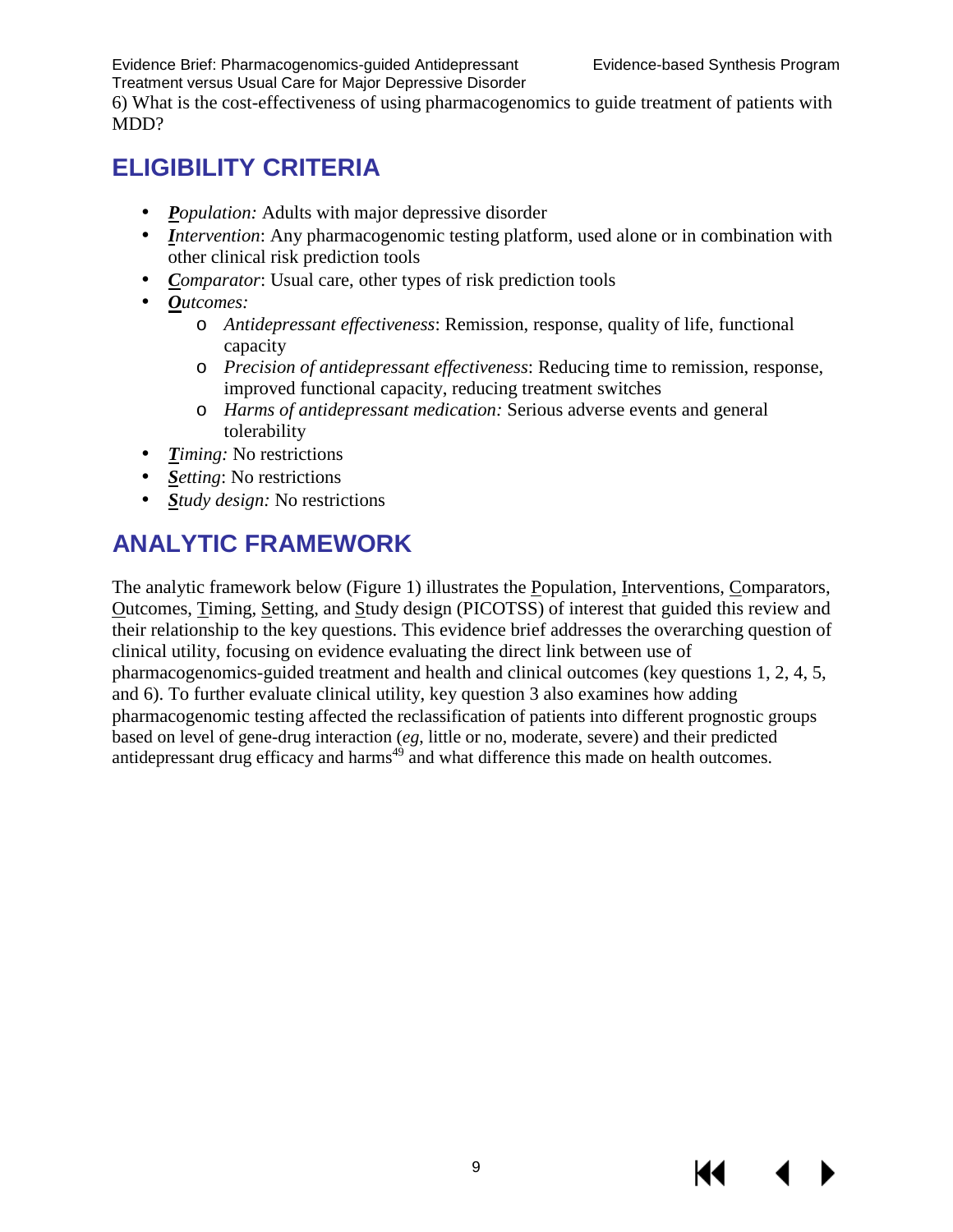#### **Figure 1. Analytic Framework**

<span id="page-12-0"></span>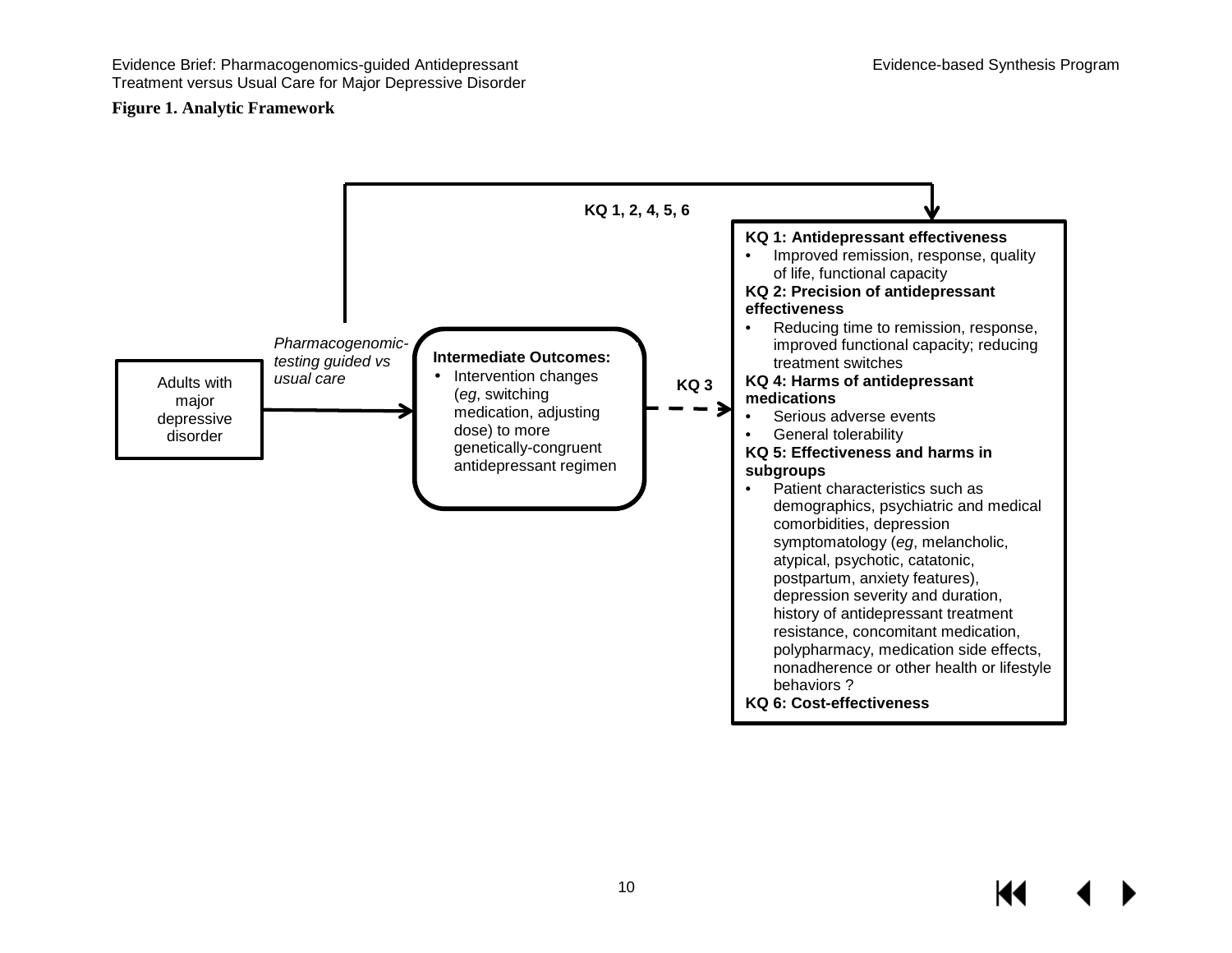<span id="page-13-0"></span>An evidence brief differs from a full systematic review in that the scope is narrowly defined and some traditional review methods may be streamlined in order to synthesize evidence within a shortened timeframe. An evidence brief does not outline the full context in which the information is to be used and does not present a comprehensive assessment of knowledge on the topic. Brief or rapid review methodology is still developing and there is not yet consensus on what represents best practice.

To identify articles relevant to the key questions, we searched MEDLINE® and the Cochrane Central Registry of Controlled Trials on March 4, 2016 and PsychINFO on March 8, 2016, using terms for *pharmacogenomics, pharmacogenetics,* and *depression* from 1996 forward (see appendix B in supplemental materials for complete search strategies). We limited the search to published and indexed articles involving human subjects available in the English language. Additional citations were identified from hand-searching reference lists and consultation with content experts. To identify additional unpublished or ongoing studies as well as guidelines on pharmacogenomics for MDD, we searched the following non-bibliographic database sources: government websites, conference proceedings, relevant genetic and psychiatric professional organizations, clinicaltrials.gov, test manufacturer websites, the VA Health Services Research & Development (HSR&D) Research Studies and Implementation Projects database, and Google. Study selection was based on the eligibility criteria described above. Titles and abstracts were reviewed by one investigator. Full-text articles were reviewed by one investigator and checked by another. All disagreements were resolved by consensus.

We used predefined criteria to rate the internal validity of all randomized controlled trials and controlled cohort studies. We rated the internal validity of controlled trials based on criteria established by the Drug Effectiveness Review Project.<sup>[50](#page-32-3)</sup> We rated the internal validity of observational studies based on the AHRQ Methods Guide for Comparative Effectiveness Reviews[.51](#page-32-4) We abstracted data from all included studies and results for each included outcome. All data abstraction and internal validity ratings were first completed by one reviewer and then checked by another. All disagreements were resolved by consensus.

We graded the strength of the evidence based on the AHRQ Methods Guide for Comparative Effectiveness Reviews.<sup>[52](#page-32-5)</sup> This approach incorporates 4 key domains: risk of bias (includes study design and aggregate quality), consistency, directness, and precision of the evidence. It also considers other optional domains that may be relevant for some scenarios, such as a doseresponse association, plausible confounding that would decrease the observed effect, strength of association (magnitude of effect), and publication bias. Strength of evidence is graded for each key outcome measure and ratings range from high to insufficient, reflecting our confidence that the evidence reflects the true effect. Synthesis was first completed by one reviewer and then checked by another, and we resolved disagreements using consensus.

A draft version of this report was reviewed by technical experts selected to represent relevant specialties including genomics, psychiatry, cost-effectiveness, and systematic review methodology. Their comments and our responses are available in appendix G in the supplemental materials.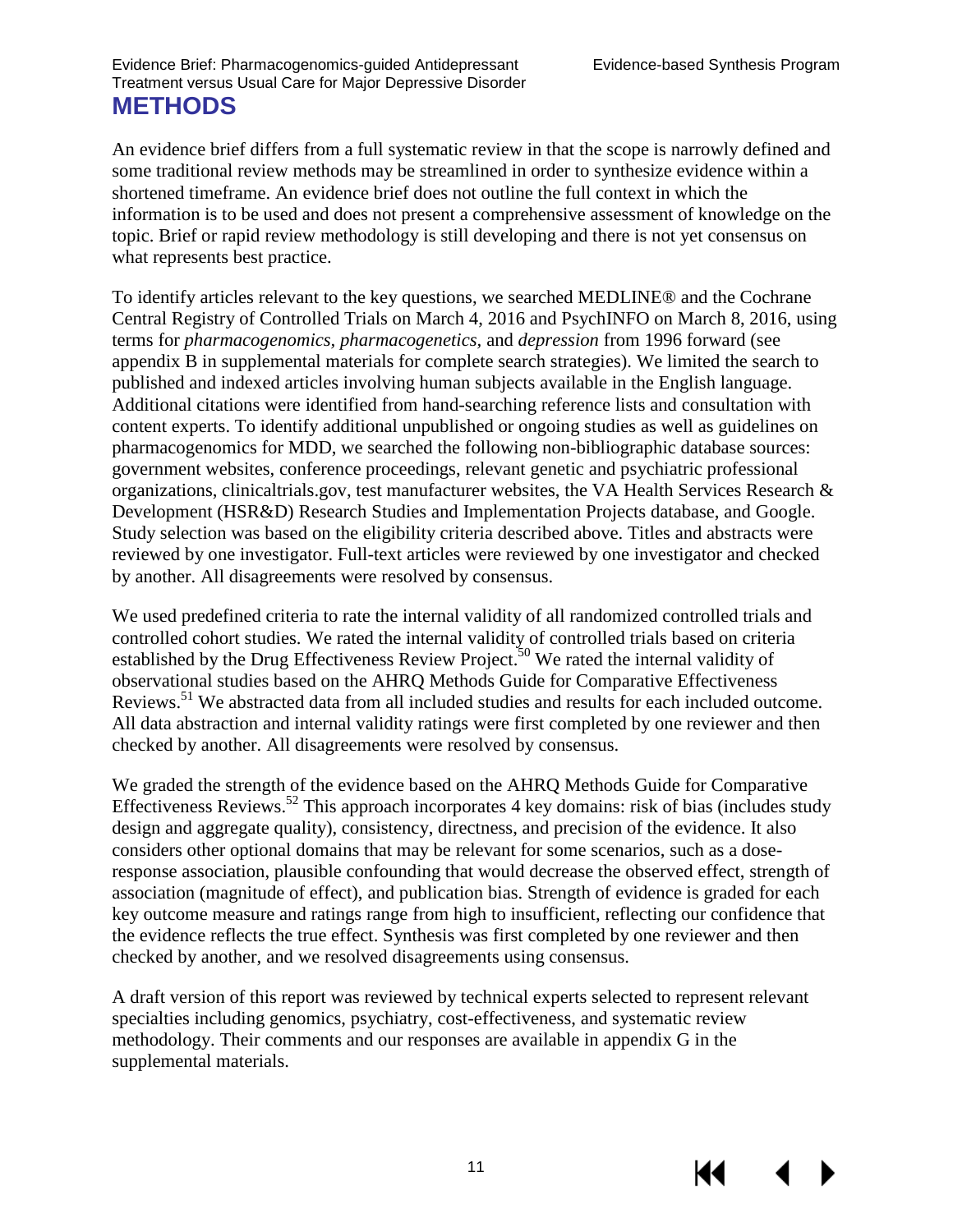KI

▶

The complete description of our full methods can be found on the PROSPERO international prospective register of systematic reviews [\(http://www.crd.york.ac.uk/PROSPERO/;](http://www.crd.york.ac.uk/PROSPERO/) registration number CRD42016036358).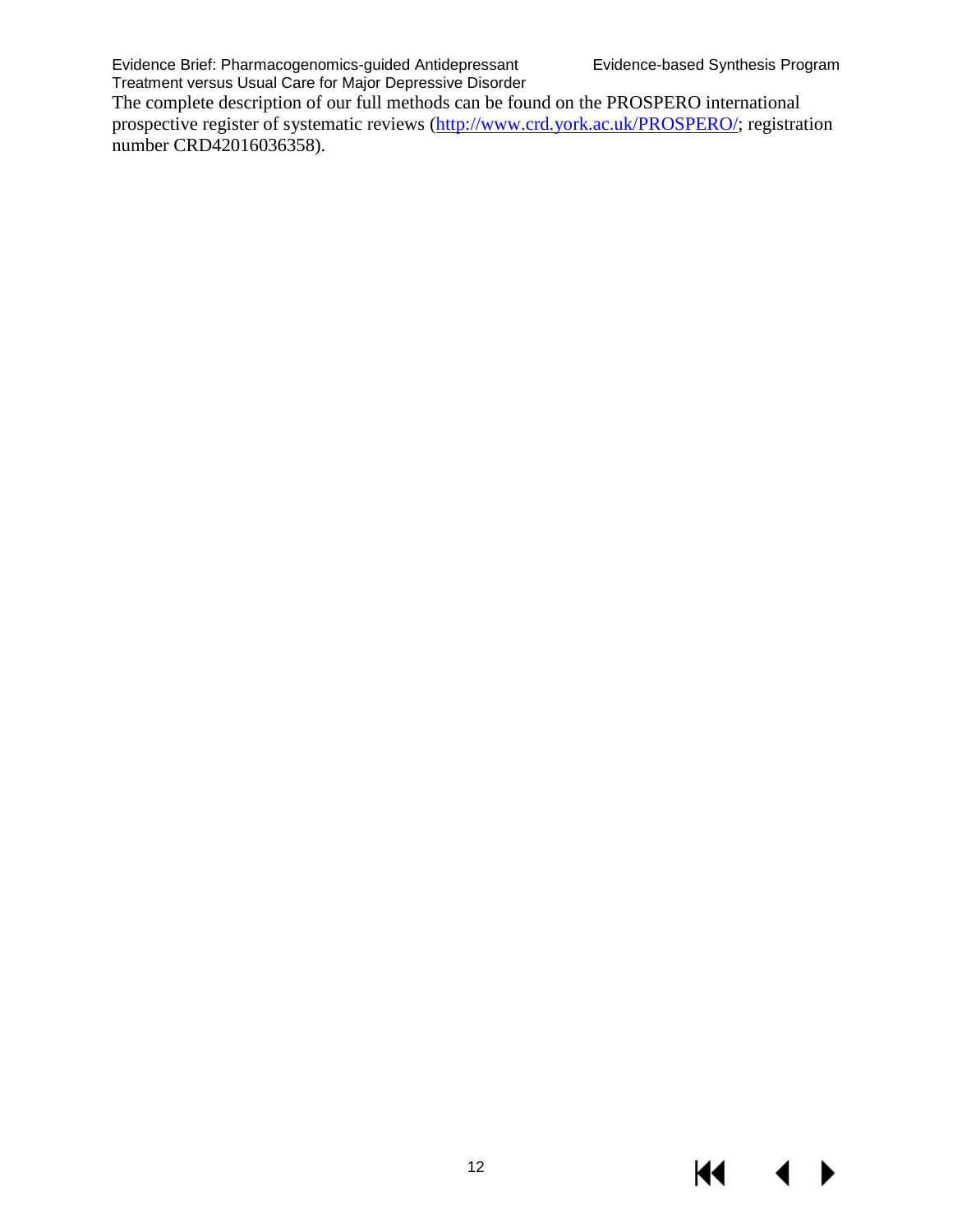# <span id="page-15-1"></span><span id="page-15-0"></span>**LITERATURE FLOW**

We screened 465 unique records and included 15 articles in this evidence brief (Figure 2). Among the included studies, 2 were randomized controlled trials, 7 were observational studies, and 6 were modeling studies.

#### <span id="page-15-2"></span>**Figure 2: Literature Flowchart**



Of the included studies, 7 addressed KQ1 and KQ4,<sup>[1-3](#page-29-1),53-56</sup> 2 studies addressed KQ3,<sup>3,53</sup> and 8 studies addressed KQ6.<sup>[16,](#page-30-0)57-63</sup> No studies addressed KQ2 or KQ5. All of the included randomized controlled trials and controlled cohort studies were rated as fair quality<sup>2</sup>  $3,53,54,62,63$  $3,53,54,62,63$  $3,53,54,62,63$  $3,53,54,62,63$  $3,53,54,62,63$  except one RCT which was rated as good quality[.](#page-29-1)<sup>1</sup> See appendix  $D$  in the supplemental materials for full data abstraction, quality assessment, and strength of evidence details. Additionally, we identified 23 unpublished or ongoing studies (see appendix E in supplemental materials).

Only 3 pharmacogenomics-guided treatment strategies are evaluated in published studies that compare guided and usual care: (1) CNSDose, which is a polygene panel of ABCB1, ABCC1, CYP2C19, CYP2D6, UGT1A1), not yet commercially available; (2) GeneSight, which is a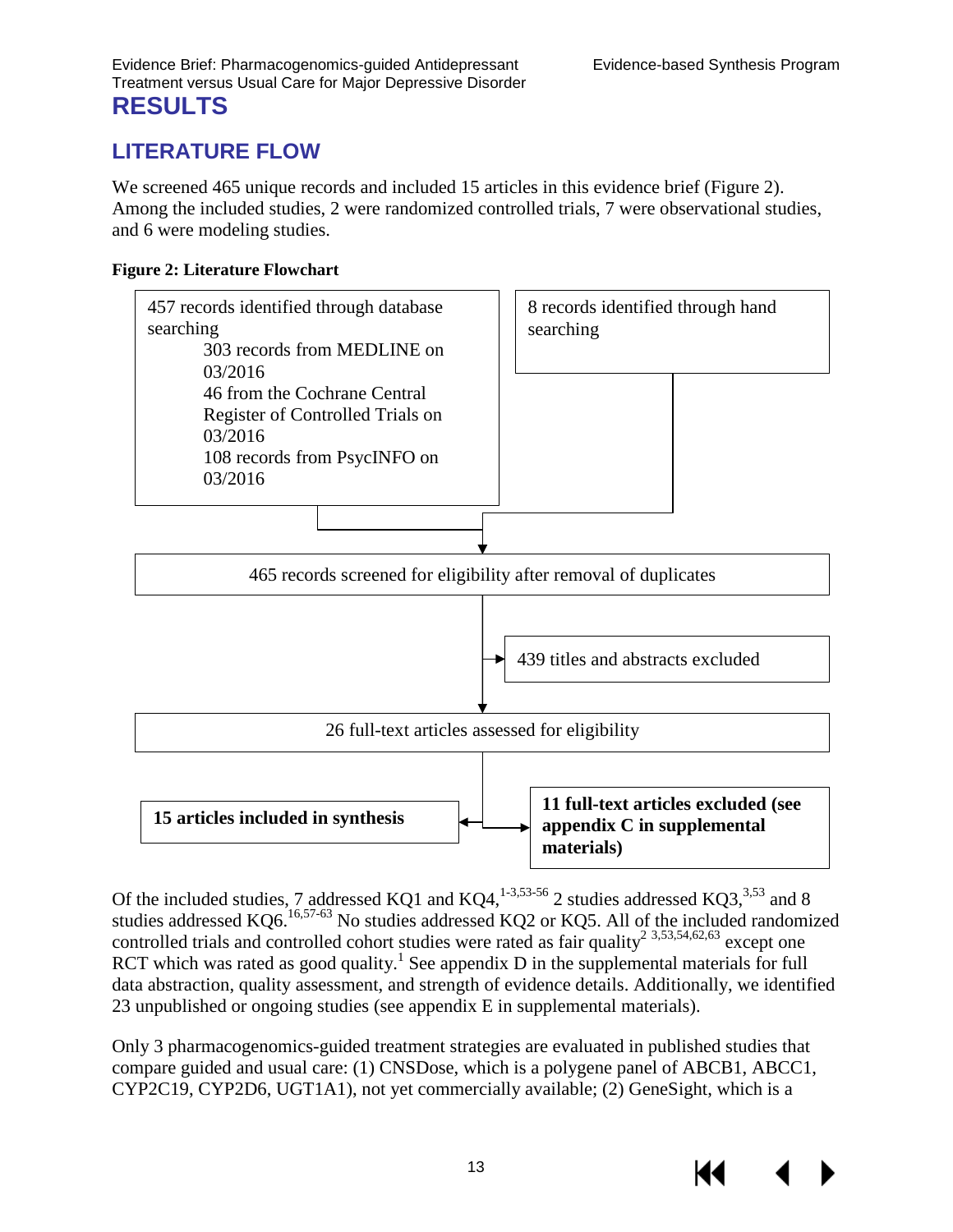polygene panel of CYP2D6, CYPC19, CYP1A2, SLC6A4, HTR2A), and (3) ABCB1 genotyping added to weekly plasma monitoring. The strength of the evidence for each is generally low because each is supported by only a single, small, short-term study with some methodological limitations as summarized below and detailed in Appendix D. Although methods used to predict phenotype (*eg*, poor metabolizer) from genotype may vary across laboratories,  $36$ they were not specified in any of the studies. Studies of polygene panels also did not describe the algorithms they used to combine phenotype information across multiple variants to make drug selection and dosing recommendations or what guidelines they based their recommendations on. The lack of this information limits interpretation of findings and comparison of panels. Study sample characteristics are applicable to a narrow range of patients, including primarily females in their mid-upper forties who were the most refractory to treatment (mean of 4 previous failed medication trials), and lacked common comorbidities such as PTSD, and/or were hospitalized with genotype guiding added to weekly plasma monitoring.

# <span id="page-16-0"></span>**KEY QUESTION 1 AND 4: ANTIDEPRESSANT EFFECTIVENESS AND HARMS**

#### **Polygene Panel of CYP2D6, CYPC19, CYP1A2, SLC6A4, HTR2A (GeneSight)**

Compared to usual care, GeneSight-guided care has not yet been shown to significantly improve remission or response in a randomized trial.<sup>[3,](#page-29-3)[4,](#page-29-4)[46](#page-31-10)</sup> The only completed double-blind, randomized trial provided low-strength evidence that 10 weeks of GeneSight-guided care does not significantly improve remission rates (HAM-D  $\leq$  7: 20% vs 8%; RR 2.40, 95% CI 0.51 to 11.21) or response ( $\geq 50\%$  HAM-D improvement: [3](#page-29-3)6% vs 21%; RR 2.14, 95% CI 0.56 to 7.69).<sup>3</sup> This trial was conducted in the outpatient clinics of Pine Rest Christian Mental Health Services in Grand Rapids, Michigan and involved 51 patients with major depressive disorder, with a mean baseline HAM-D of 21, who had failed a mean of 4 previous psychiatric medication trials. The applicability of these findings to Veterans is unclear, however, as the mean age was 49 years, only 20% of patients were male, and the types of antidepressants medications used were not reported. Another weakness of this study is that it did not report on adverse effects.

Results from 2 previous open-label nonrandomized studies<sup>[53,](#page-32-6)[54](#page-32-8)</sup> were less informative than the findings of the RCT.<sup>[3](#page-29-3)</sup> These studies were also short-term  $(8 \text{ weeks})$ , did not evaluate adverse effects, and included mostly females in their mid-forties with unknown comorbidities, and had more methodological limitations. Although these open-label nonrandomized studies found that GeneSight-guided care significantly improved response, defined as a 50% or greater decreased from baseline in HAM-D17 score (ESP-pooled: 40% vs 23%; RR 1.73, 95% CI 1.09 to 2.73), there is a high likelihood that this was due to increased expectations in the GeneSight-guided group based on their knowledge that their medication selection was being guided by DNA testing and, in the case of the Hall-Flavin 2013 study, fewer previously failed psychiatric medication trials in the guided group (4.7 vs 3.6;  $P = 0.021$ ).<sup>53</sup> Also, because groups were not matched on psychiatric and medical comorbidities, concomitant medications, medication adherence, and health and lifestyle characteristics, important differences could exist that could have confounded the effects of the GeneSight guiding. When data from the double-blind RCT<sup>3</sup> and these 2 open-label nonrandomized studies<sup>[53,](#page-32-6)[54](#page-32-8)</sup> were combined in a meta-analysis,<sup>4</sup> the improved response with GeneSight-guided care reached statistical significance (RR 1.71; 95% CI 1.17 to 2.49). However, the described specific weaknesses of these open-label, nonrandomized studies also seriously limit the validity of the meta-analysis.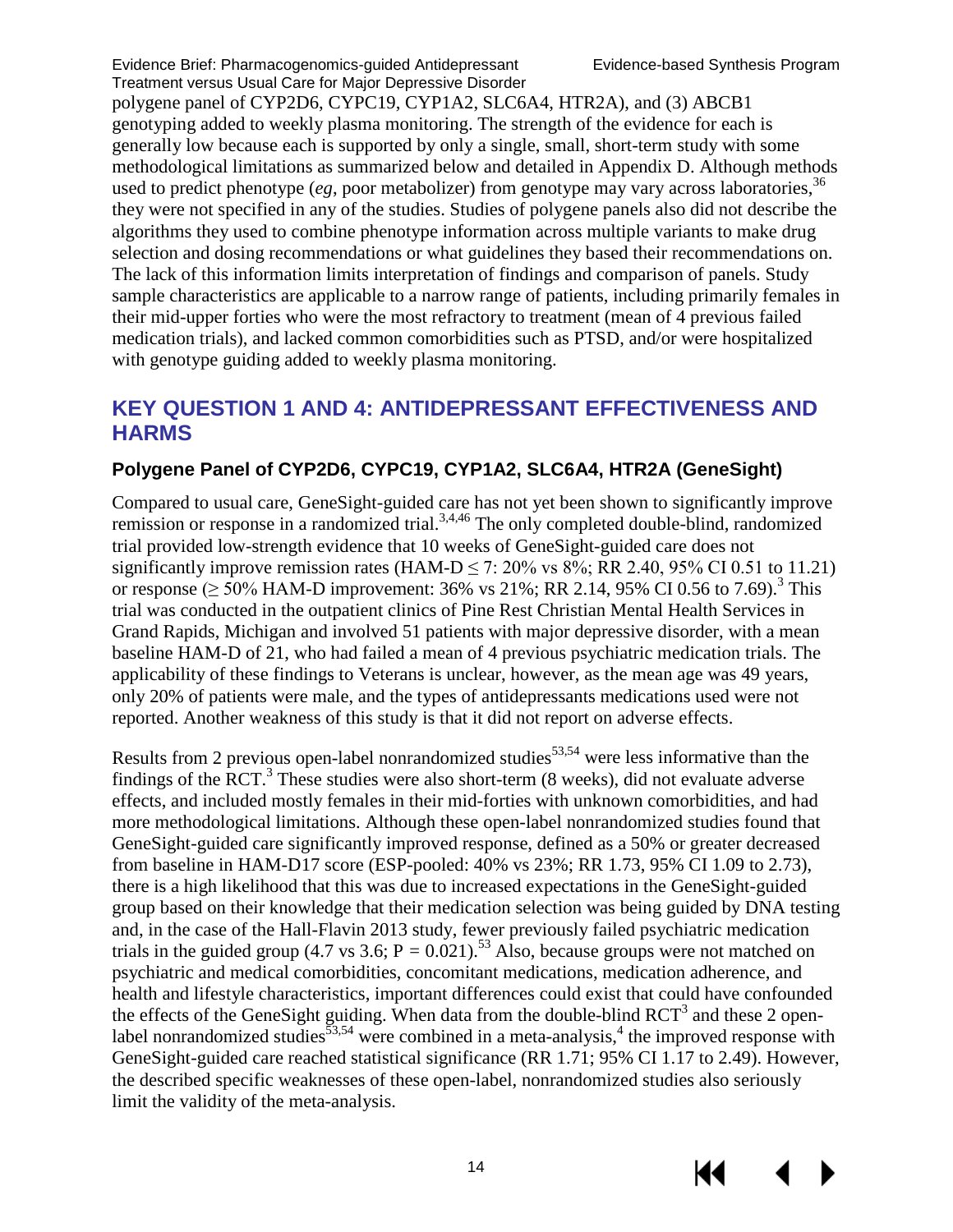We identified 3 ongoing clinical trials assessing the efficacy of GeneSight-guided management of depressive disorders (NCT02189057, NCT02466477, NCT02109939). All studies are doubleblind RCTs that are expected to address some gaps in the existing evidence by increasing precision with larger sample sizes and providing longer follow-up (see appendix E in supplemental materials). $46$  The studies are expected to be completed between 2015 and 2018.

#### **Polygene Panel of ABCB1, ABCC1, CYP2C19, CYP2D6, UGT1A1 (CNSDose, Not Commercially Available)**

Compared to usual care, 12 weeks of CNSDose-guided antidepressant treatment improves remission (HAM-D  $\leq$  7; 72% vs 28%; RR 2.52, 95% CI 1.71 to 3.73; moderate SOE) and reduces the proportion of patients taking sick leave (usual care  $= 15\%$  vs guided  $= 4\%$ ; RR 1.13, 95% CI 1.01 to 1.25; low SOE) and intolerability (having an event where patient needed to reduce the dose or stop their antidepressant: usual care  $= 15\%$  vs guided  $= 4\%$ : RR 1.13, 95% CI 1.01 to 1.25; low SOE) in patients with baseline HAM-D score of 25 taking various second-generation antidepressants.<sup>[1](#page-29-1)</sup> Supporting evidence comes from one randomized trial of 148 adults with MDD conducted in Australia. The main strength of this study is its high internal validity due to its use of robust methodology. However, the main weakness of this study is its limited applicability to the VA population. This study excluded smokers and patients with other active comorbid psychiatric disorders and ended up with a population of mostly employed females in their early forties. Average number of MDD episodes was 2, with average duration of 8.55 months, but number of previously failed antidepressant trials was not reported, nor was current number of antidepressant medication or other types of concomitant treatment. A replication study of CNSDose has been completed and its findings have been submitted for peer review (author correspondence, Australian and New Zealand Clinical Trials Registry ID # ACTRN12613001135707). Its results are expected to be more applicable to the typical VA MDD population as its eligibility criteria were more inclusive, allowing psychiatric comorbidities such as PTSD and smoking.

# **ABCB1 Genotyping (Codes for P-glycoprotein, Not Commercially Available)**

Compared to usual care treatment, 5 weeks of ABCB1 genotyping-guided antidepressant treatment improves remission (improved remission (HAM-D < 10): 83.6% vs 62.1%;  $X^2(1)$  = 6.596,  $P = 0.005$ ; ESP calculated-RR 1.33; CI 1.06 to 1.72; low SOE). Response (50% reduction in HAM-D), quality of life, functional status, and side effects and tolerability were not reported. Supporting evidence comes from one observational pilot study of 116 adults with MDD and bipolar disorder conducted in Germany.<sup>2</sup> The study has several weaknesses that limit its applicability to Veterans. First, the HAM-D remission cut-off  $(< 10$ ) is not considered complete remission according to typical HAM-D scoring methods, so remission may be overestimated in this study. Also, all treatment occurred while patients were hospitalized, and clinicians were given antidepressant plasma levels weekly in addition to the ABCB1 genotyping. It is unclear how antidepressant plasma monitoring impacted care in this study and it has limited applicability to VA care as antidepressant plasma levels are not routinely monitored in the VA. The mean age in the sample (46.59 to 48.53) was somewhat younger than the mean age of US Veterans currently enrolled in care with depression (57.2) and some patients had bipolar disorder, which is a relative contraindication to treatment with antidepressants. The study population was predominantly female, with an average number of depressive episodes of 4.24, duration of current episode of 25 weeks, and 1.3 antidepressant trials during recent admission in the experimental group, compared to 2.43 depressive episodes, 39.2 weeks for the current episode of

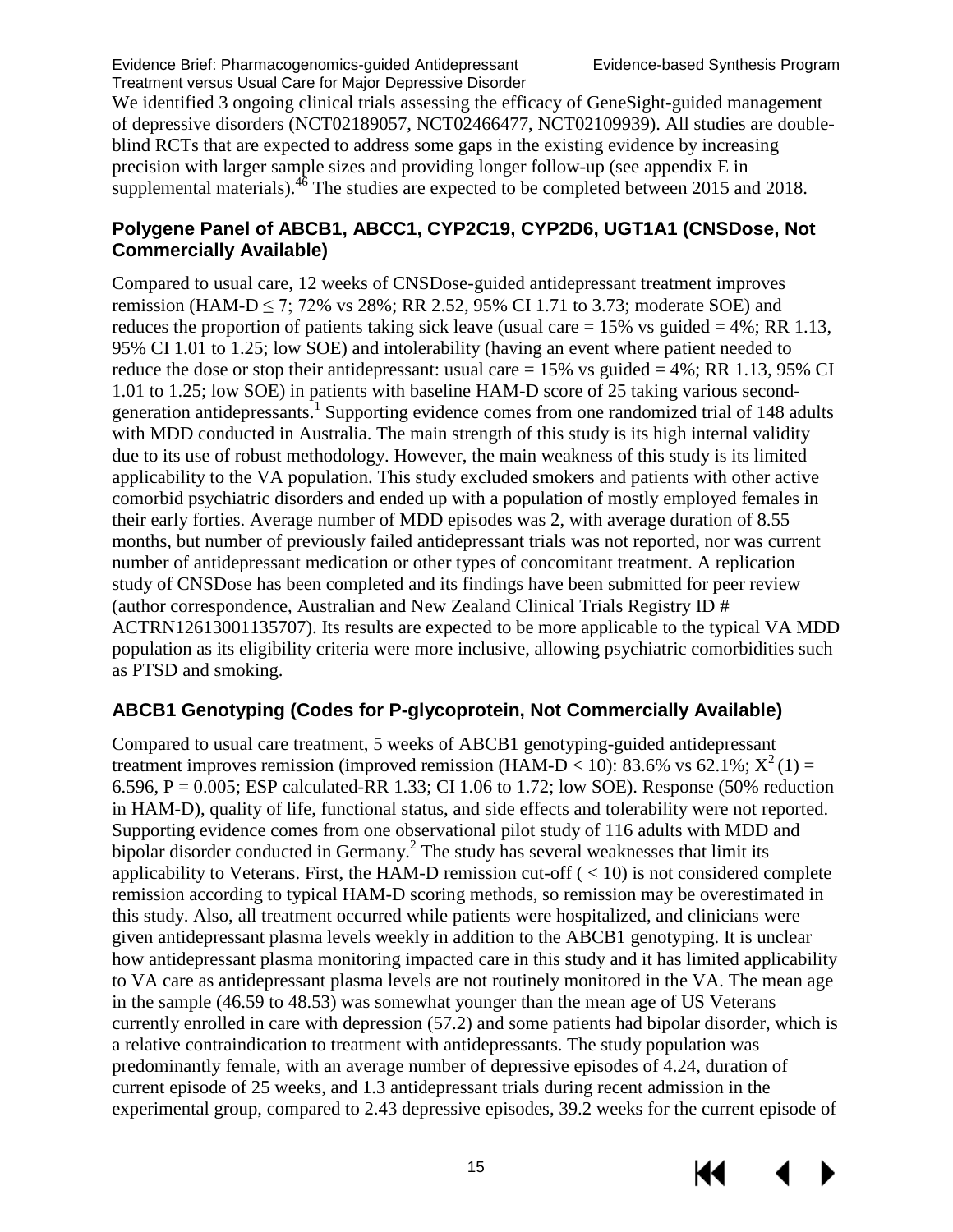depression, and 0.98 antidepressant trials during the recent admission for the comparison group. These were not statistically significantly different.

## **CYP2D6, CYP2C19, SLC6A4, CACNA1C, DRD2, COMT, MTHFR (Genecept)**

There is insufficient evidence to draw conclusions about the comparative benefits and harms of Genecept-guided care versus usual care in patients with depressive disorders. This is because we found no completed studies that evaluated this comparison. In a single-group before-after study of 685 adults with mood and anxiety disorders, 38% achieved remission (Quick Inventory of Depression Symptoms –  $OIDS-SR < 5$ ) and 39% achieved response ( $> 50\%$  reduction in OIDS- $S_{\rm R}$  score) after 3 months of Genecept-guided care.<sup>[55](#page-32-9)</sup> However, this type of study design – lacking an usual care control group – generally does not provide reliable evidence of the specific effects of an intervention as distinct from what may have naturally occurred over time regardless of the intervention.

We identified one ongoing double-blind randomized controlled trial of 8 weeks of Geneceptguided versus usual care in adults with MDD that expected to assess response, remission, and safety outcomes (NCT02634177). This study is expected to complete in October of 2016 and should provide more relevant and higher-quality evidence with which to evaluate the clinical utility of Genecept.

## **CYP2D6 AND CYP2C19**

There is insufficient evidence to draw conclusions about the clinical utility of CYP2D6 and CYP2C19 genotyping for MDD. The only study we found was a single-group before-after study of less than or equal to 100 adults receiving antipsychotics/antidepressants for unspecified reasons[.56](#page-32-10) Twelve weeks after genotypic information was considered in their drug therapy, "several" of the patients reported they were "much improved." But because this study lacks an usual care control group and its data was not presented in a scientifically rigorous manner – lacking detail on patient characteristics, completeness of the data, etcetera – it does not provide clearly relevant or reliable evidence on the clinical utility of CYP2D6 and CYP2C19 genotyping for MDD.

# <span id="page-18-0"></span>**KEY QUESTION 2: PRECISION**

We found no studies that evaluated whether using pharmacogenomics-guided treatment reduced time to remission, response, improved functional capacity, or reduced treatment switches in patients with MDD.

# <span id="page-18-1"></span>**KEY QUESTION 3: IMPACT OF MEDICATION CHANGES BASED ON PGX TESTING**

In establishing the clinical utility of pharmacogenomics-guided treatment, a first step is to demonstrate an *overall* improvement in the key outcomes of remission, response, and tolerability for guided versus usual care. An essential second step is to also demonstrate that the improvement on those key outcomes is due to a greater incidence in the guided group of actually implementing recommended medication changes to more genetically-suitable regimens. At the time of this report, no pharmacogenomics-guided treatment strategy has met both of these criteria.

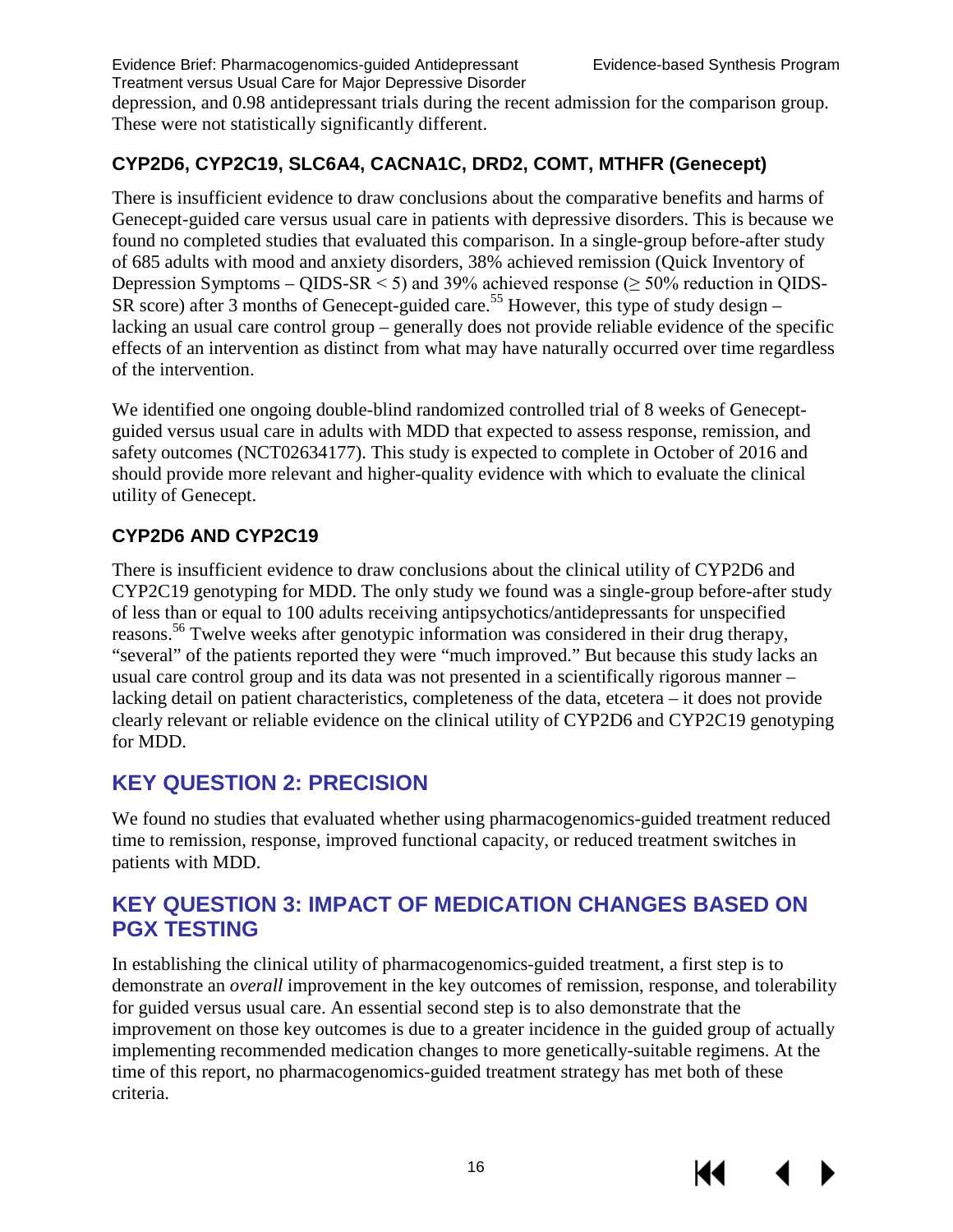Guided care with GeneSight (Polygene panel of CYP2D6, CYPC19, CYP1A2, SLC6A4, HTR2A) is the only strategy with any evidence for the second step of showing that improvements were associated with switches to more genetically-suitable regimens (Table 1).<sup>3[,53](#page-32-6)</sup> However, the clinical meaningfulness of the evidence is unclear because it was measured based on *mean change* in depression symptoms, rather than remission and/or response[.3](#page-29-3)

#### <span id="page-19-2"></span>**Table 1. Association between Switches to More Genetically Suitable Medication Regimens and Mean Change in HAM-D Scores in Subgroups of Patients on Genetically Discordant Medication Regimens at Baseline**

|                      | Double-blind RCT <sup>3</sup><br>$N=13$                       |                                          | Open-label observational study <sup>53</sup><br>$N = 34$         |                                      |  |
|----------------------|---------------------------------------------------------------|------------------------------------------|------------------------------------------------------------------|--------------------------------------|--|
|                      | <b>Switched to more</b><br>genetically suitable<br>medication | % improvement in<br>mean HAM-D<br>scores | <b>Switched to more</b><br>genetically<br>suitable<br>medication | Mean change in<br><b>HAM-D score</b> |  |
| Genesight-<br>guided | 100%                                                          | 33.1%                                    | 93.8%                                                            | 42.5%                                |  |
| <b>Usual care</b>    | 50%; P=0.02                                                   | $0.8\%; P=0.06$                          | $55.6\%$ ; P=0.01                                                | 16.6%; P=0.01                        |  |

# <span id="page-19-0"></span>**KEY QUESTION 5: SUBGROUPS**

We found no studies that evaluated the impact of using pharmacogenomics-guided treatment on the effectiveness and harms of antidepressants differ according to patient characteristics such as demographics, psychiatric and medical comorbidities, depression symptomatology (*eg*, melancholic, atypical, psychotic, catatonic, postpartum, anxiety features), depression severity and duration, history of antidepressant treatment resistance, concomitant medication, polypharmacy, medication side effects, nonadherence, or other health or lifestyle behaviors.

# <span id="page-19-1"></span>**KEY QUESTION 6: COST-EFFECTIVENESS**

The cost-effectiveness of pharmacogenomics-guided care versus usual care in Veterans with major depressive disorder is not clear. This is primarily because there is too much uncertainty about the effectiveness of pharmacogenomics-guided care in Veteran-representative patients whose primary diagnosis is major depressive disorder. The 2 available controlled cohort studies only measured cost savings and not cost-effectiveness, were comprised of populations using antidepressant medication primarily for diagnoses other than depressive disorders (*ie*, anxiety, ADHD, other mood disorder, dementia, personality disorder, 'all other psych'), and did not evaluate the subgroups of patients with depressive disorders  $(14\% - 39\%)$ .<sup>62,63</sup> One modeling study found GeneSight testing to be cost-effective over a wide range of clinical scenarios.<sup>57</sup> but, as with any modeling study, its reliance on inferences of likely outcomes rather than directly linking interventions to actual observed outcomes is a key limitation.

# **Cohort Studies**

No study has prospectively compared the cost-effectiveness of pharmacogenomics-guided care versus usual care specifically in patients with depressive disorders. We identified one prospective cohort study<sup>63</sup> and one retrospective cohort study<sup>62</sup> that compared actual healthcare costs between pharmacogenomics-guided versus usual care, but their applicability to patients with depressive disorders is likely very limited. This is because they both focused on use of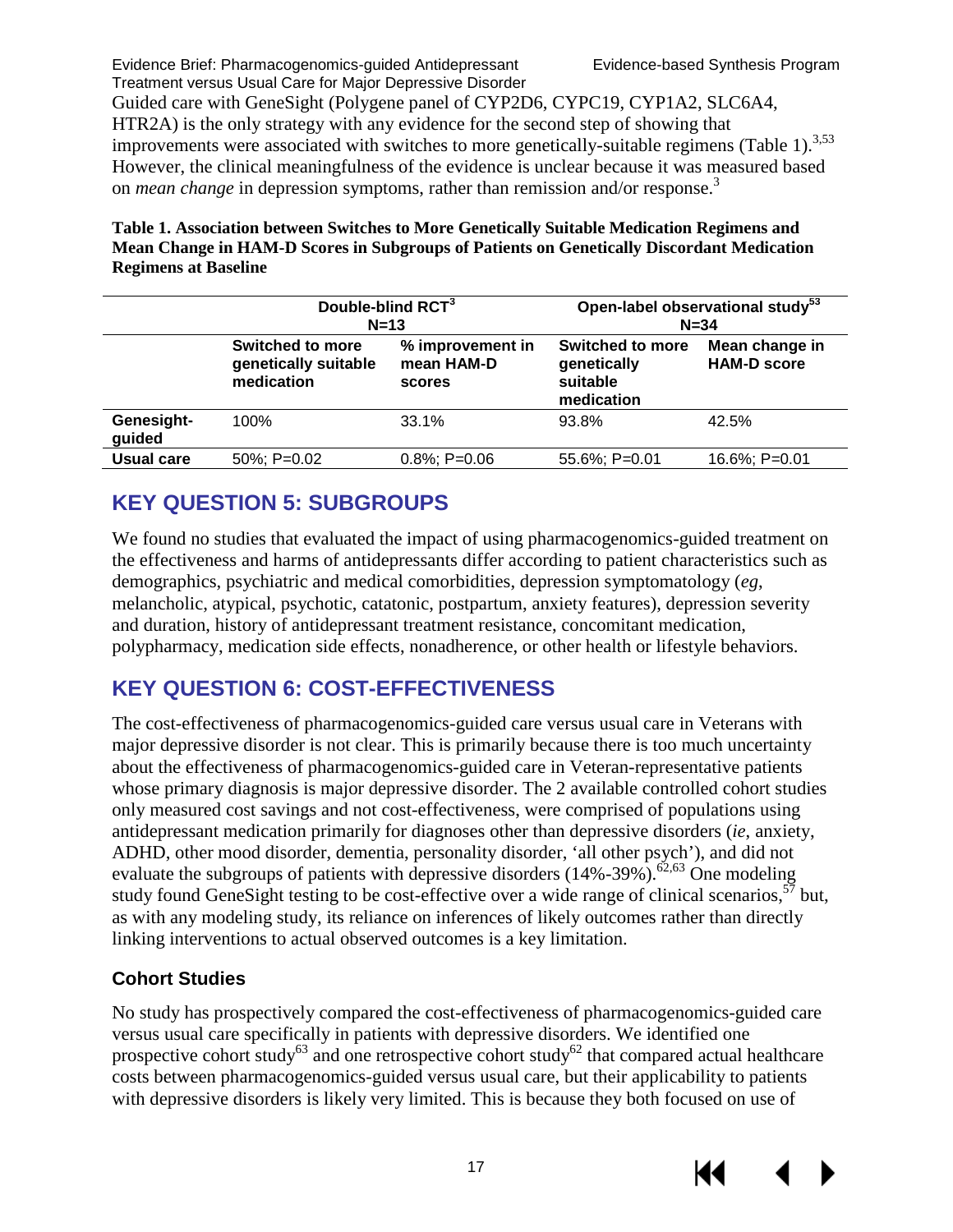psychotropic medications for any diagnosis. In the prospective study, only 29% of the neuropsychiatric medication use was for CNS disorders and among that only 14% was for major depression.<sup>63</sup> In the retrospective study, only 29% of patients had depressive disorders.<sup>[62](#page-33-0)</sup> Neither study performed subgroup analyses of cost in the depression subgroups. Other main limitations of both studies are that (1) they lacked measurement of antidepressant medication clinical benefits and harms and (2) there is a high risk of residual confounding as patients were matched only on demographics and the presence of a CNS diagnosis, which does not account for depression severity or subtype. The prospective study had additional limitations of (1) lacking measurement of other outpatient and inpatient healthcare costs and (2) not accounting for comorbidity. In the prospective study, compared to usual care, GeneSight-guided care (CYP2D6, CYPC19, CYP1A2, SLC6A4, HTR2A) reduced *total* medication costs by \$1035.60 over one year (P=0.007).<sup>63</sup> But, the majority of savings related to non-CNS medications (\$714.24; 69%), with only \$321.36 (31%) annual savings for CNS medications. In the retrospective study, Genecept-guided care reduced overall pharmacy and outpatient care-related costs by 9.5% over 4 months, or  $$562.$ <sup>62</sup>

#### **Modeling Studies**

Table 2 below summarizes the characteristics and findings from 6 modeling studies.<sup>16,[57-61](#page-32-7)</sup> Pharmacogenomic test type varied across studies, including the GeneSight polygene panel  $(CYP2D6, CYPC19, CYP1A2, SLC6A4, HTR2A),$ <sup>[57](#page-32-7)</sup> 5-HTTLPR,<sup>[58](#page-32-11)[,59](#page-32-12)</sup> HTR2A,<sup>60</sup> and CYP450 polymorphisms.[16,](#page-30-0)[61](#page-33-2) A key limitation of all modeling studies is their reliance on inferences of likely outcomes rather than directly linking interventions to actual observed outcomes. Also, the findings of these studies have questionable relevance to the VA setting, as in some cases the treatment regimens were poorly characterized and the base-case parameters used in the models may have been more favorable than the average characteristics of Veterans with depression.

Five of 6 modeling studies found limited cost-effectiveness, only under certain circumstances. The exception was that, compared to treatment as usual, the GeneSight polygene panel was found to have a high probability (94.5%) of being cost-effective at the Willingness-To-Pay (WTP) threshold of \$50,000/Quality-Adjusted Life-Years (QALYs) (Table 2).<sup>57</sup> This finding was robust to variation in input parameters (95% confidence intervals), with 74.7% of 10,000 simulations showing that Genesight-guided care was more effective and more cost-saving than treatment as usual. This study used a Markov state-transition analysis to evaluate QALYs, cumulative direct (*ie*, depression and non-depression drugs, inpatient and outpatient physician treatment, psychotherapy, and other costs) and indirect (*ie*, productivity and absenteeism) costs, and cost per QALY gained. Relative benefit ratio of GeneSight on response rate, catch-up year, and starting age were the top 3 input parameters that had the greatest influence on incremental costs, with ranges that included cost-increasing scenarios. First, for the test effect on response rate, its reliability is important because sensitivity analyses ranked it as having the largest effect on incremental costs. In this analysis, the test effect on response rate was estimated at 1.71 based on 3 clinical studies of GeneSight. However, as discussed above, these studies involved populations that were younger and included more females than in the Veteran population and for which psychiatric and medical comorbidities, concomitant medications, medication adherence, and health and lifestyle characteristics were not well-characterized.<sup>[3,](#page-29-3)[53,](#page-32-6)[54](#page-32-8)</sup> But at least one of the [s](#page-29-3)tudies<sup>3</sup> excluded individuals with comorbid substance abuse or dependence. Therefore, it is unclear how applicable that 1.71 relative benefit of GeneSight on response is to a VA population. The Probabalistic Sensitivity Analysis of the lower and upper bound of the 95% confidence

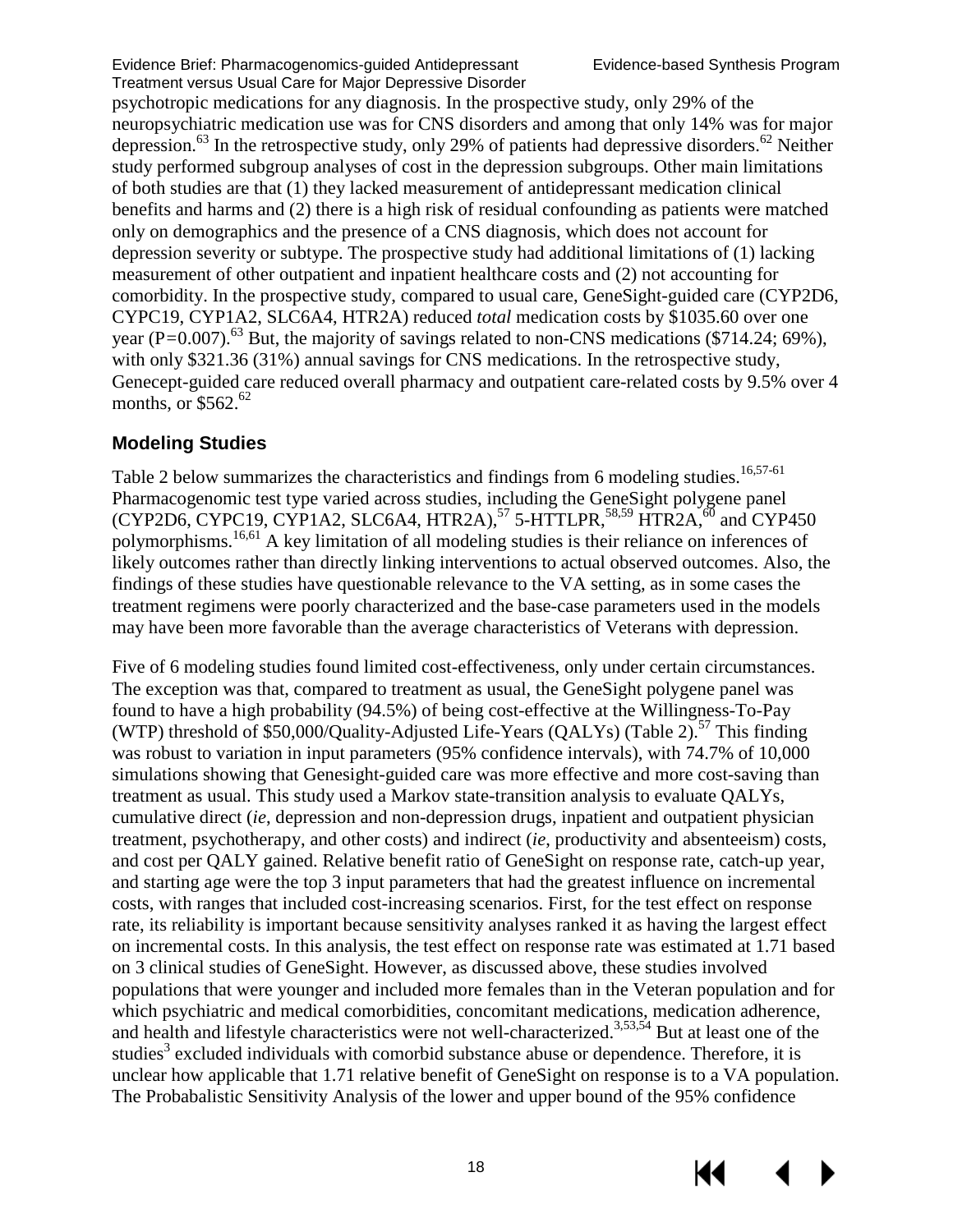interval around the test effect (1.17 to 2.49) includes both increased total cost of \$815 to an increased savings of \$8543. Because we don't know what the test effect on response rate actually is in Veterans, we can't determine the cost implications within this continuum. Second, this analysis included the time-related parameter of "catch-up year," that assumed that it would take 3 years for the usual care group's response rate to "catch up" to the Genesight-guided group. Sensitivity analyses found that if the usual care group caught up faster, within one year, the use of the GeneSight test to guide care became cost-increasing (\$491 higher). Finally, compared to the mean age of getting tested at 44 years of age used in the model, the higher mean age of 57 years in Veterans with depression<sup>9</sup> may be expected to reduce cost-effectiveness. Age had the third-highest impact on the incremental costs. The Probabalistic Sensitivity Analysis of the lower and upper bound of the 95% confidence interval around age (18 to 82 years) includes both increased total cost savings of \$3835 to a higher incremental cost of \$2500, and we don't know where along that continuum the mean Veteran age of 57 falls. Although each of these cases led to cost-increasing scenarios, Incremental Cost-Effectiveness Ratio (ICER) values were noted to remain below WTP threshold of \$50,000/QALYs. However, it was unclear how the combination of lower response benefits, lower catch-up year, and higher age – as potentially characteristic of Veterans – may have affected ICER values. On the other hand, compared to the \$2500 cost of the GeneSight test, the likely lower cost of pharmacogenomic testing in the VA – particularly if a process is adapted for returning results to Veterans from their already available Million Veteran Program genetic analysis – may be expected to improve cost-effectiveness. For these reasons, there remains a need for further cost-effectiveness analysis in more representative samples to better determine the true benefits in Veterans with depression.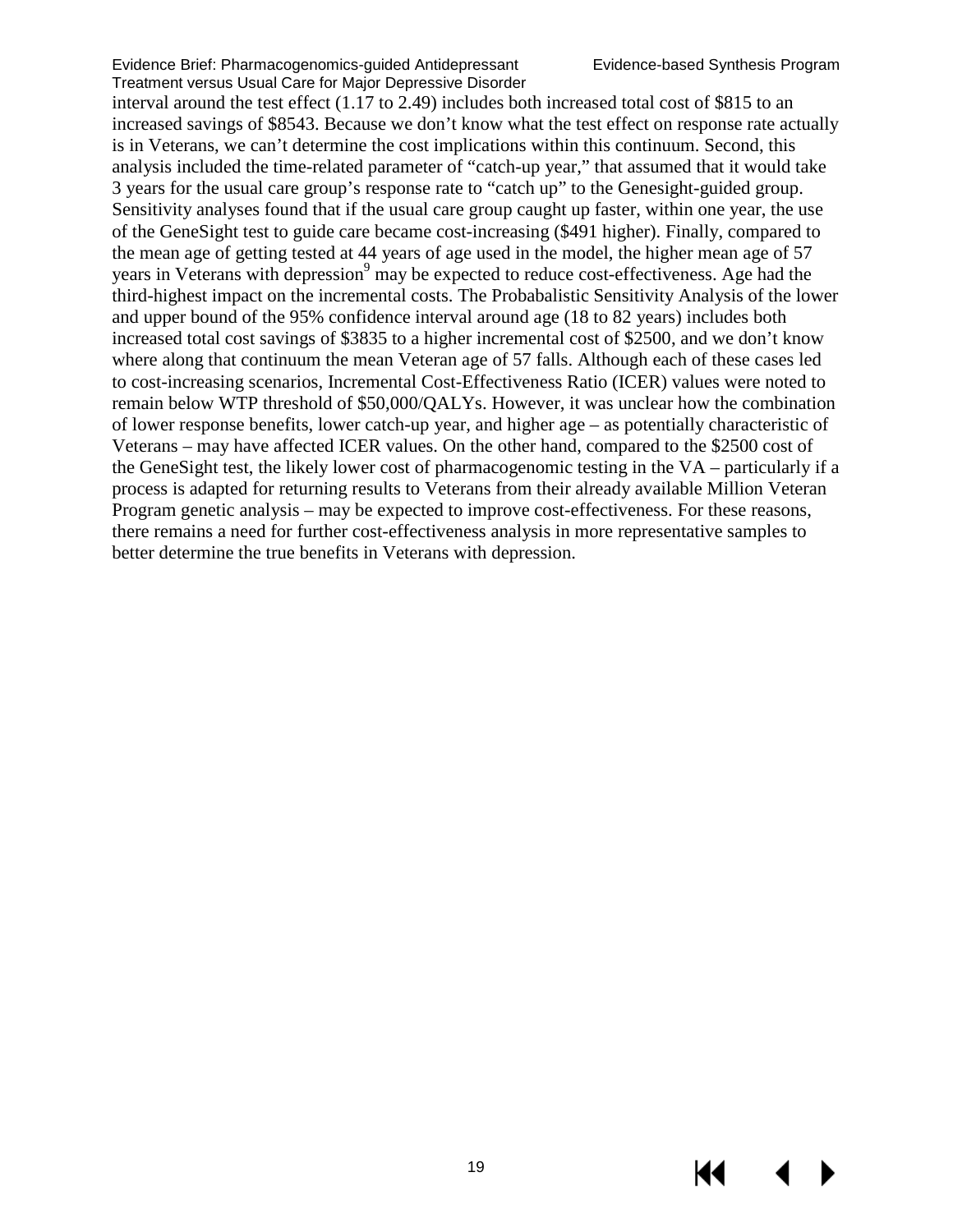#### **Table 2. Summary of Cost-effectiveness Findings from Modeling Studies**

<span id="page-22-0"></span>

| <b>Author Year</b><br>Setting                                                 | Hornberger 2015 <sup>57</sup><br>US                                                                                                                       | Olgati 2012 <sup>58</sup><br>Europe <sup>1</sup>                                                                                                                      | Seretti 2011 <sup>59</sup><br><b>Italy</b>                                                                                                          | Perlis 200960<br>US                                                                                                                                                                                                                                      | Pyne $67$<br>VA                                                                                                                                                                                         | AHRQ 2007 <sup>16</sup><br>US                                                                                                                                                 |
|-------------------------------------------------------------------------------|-----------------------------------------------------------------------------------------------------------------------------------------------------------|-----------------------------------------------------------------------------------------------------------------------------------------------------------------------|-----------------------------------------------------------------------------------------------------------------------------------------------------|----------------------------------------------------------------------------------------------------------------------------------------------------------------------------------------------------------------------------------------------------------|---------------------------------------------------------------------------------------------------------------------------------------------------------------------------------------------------------|-------------------------------------------------------------------------------------------------------------------------------------------------------------------------------|
| <b>Test</b>                                                                   | GeneSight polygene panel                                                                                                                                  | 5-HTTLPR                                                                                                                                                              | 5-HTTLPR                                                                                                                                            | HTR2A                                                                                                                                                                                                                                                    | CYP450polymorphisms CYP450                                                                                                                                                                              |                                                                                                                                                                               |
| <b>Population</b>                                                             | Patients nonresponsive to<br>$\geq$ 1 treatment<br>Mean $age = 44$ years                                                                                  | Modeled on STAR*D:<br>64% female with mean<br>age of 40.8; 35% Axis<br>I comorbidity                                                                                  | Modeled on<br>STAR*D: 64%<br>female with mean<br>age of 40.8; 35%<br>Axis I comorbidity                                                             | 41-year old patients<br>in a current episode<br>of MDD (based on<br>STAR*D)                                                                                                                                                                              | N <sub>R</sub>                                                                                                                                                                                          | Healthy treatment-naïve<br>adults, no meds, can<br>interact w/ SSRIs                                                                                                          |
| Anti-<br>depressant<br>treatment<br>algorithm                                 | Guided vs usual care<br>No restrictions on<br>antidepressants                                                                                             | Usual citalopram vs 5-<br>HTTLPR genotyping-<br>guided citalopram or<br>bupropion vs 5-<br>HTTLPR genotyping-<br>guided citalopram or<br>citalopram plus<br>bupropion | Usual citalopram or<br>bupropion vs<br>Guided citalopram<br>or bupropion                                                                            | (1) Test first, then<br>citalopram or<br>bupropion $vs$ (2)<br>Test second after<br>citalopram failure,<br>then sertraline or<br>bupropion, vs (3) No<br>test: citalopram to<br>sertraline,<br>citalopram to<br>bupropion,<br>bupropion to<br>sertraline | Initiate treatment with<br>paroxetine vs Initiate w/<br>citalopram vs Test<br>CYP2D6 poly-<br>morphisms (fast<br>metabolizers<br>prescribed paroxetine<br>& slow metabolizers<br>prescribed citalopram) | Non-CYP metabolized<br>SSRI w/o testing vs<br>Non-CYP or CYP<br>metabolized SSRI w/<br>test vs CYP dose<br>metabolized SSRI w/<br>test vs CYP<br>metabolized SSRI w/o<br>test |
| <b>Treatment</b><br><b>Effects</b>                                            | Response and suicide <sup>2</sup>                                                                                                                         | Remission; QALW                                                                                                                                                       | Remission,<br>tolerability <sup>3</sup>                                                                                                             | Response, no side<br>effects                                                                                                                                                                                                                             | <b>NR</b>                                                                                                                                                                                               | Response and quality-<br>adjusted survival                                                                                                                                    |
| Costs<br>included in<br>analysis<br>(pharmacy,<br>direct,<br><i>indirect)</i> | Drugs, testing (\$2500)<br>inpatient and outpatient<br>treatment, psychotherapy;<br>productivity and<br>absenteeism                                       | Drug acquisition and<br>delivery,<br>outpatient and<br>inpatient care and<br>genetic test (\$200); no<br>indirect costs                                               | Drug acquisition,<br>genetic test<br>(\$233.80),<br>outpatient visits,<br>hospitalization; no<br>indirect                                           | Medications,<br>medication<br>management visits,<br>hospitalization for<br>severe depression;<br>no indirect costs                                                                                                                                       | <b>NR</b>                                                                                                                                                                                               | Medication and test<br>cost (\$1000)                                                                                                                                          |
| <b>Key input</b><br>parameters                                                | Treatment as usual<br>response rate at 8-12<br>weeks=24.7%<br>Relative benefit ratio for<br>$response - CPGx = 1.71$<br>Suicide rate:<br>Responders=0.09% | Remission rate at 12<br>weeks (no genetic<br>test): 0.33 (0.27-0.39);<br>5-HTTLPR effect on<br>response: OR 2.37<br>$(1.40 - 3.58);$<br>Hospitalization rate:         | Remission rate at<br>12 weeks (no test):<br>$0.33(0.27-0.39)$<br>OR of 5-HTTLPR<br>effect on response:<br>2.37 (1.40-3.58)<br>Hospitalization rate: | Probability of<br>remission at $3$ mo. $=$<br>$12\%$ ;<br>Mortality rate<br>$=0.000538$ ;<br>Suicide<br>rate=0.0009;                                                                                                                                     | <b>NR</b>                                                                                                                                                                                               | Probability of<br>responding to sertraline<br>at 6 weeks=0.56;<br>Utility of untreated<br>depression $= 0.32$                                                                 |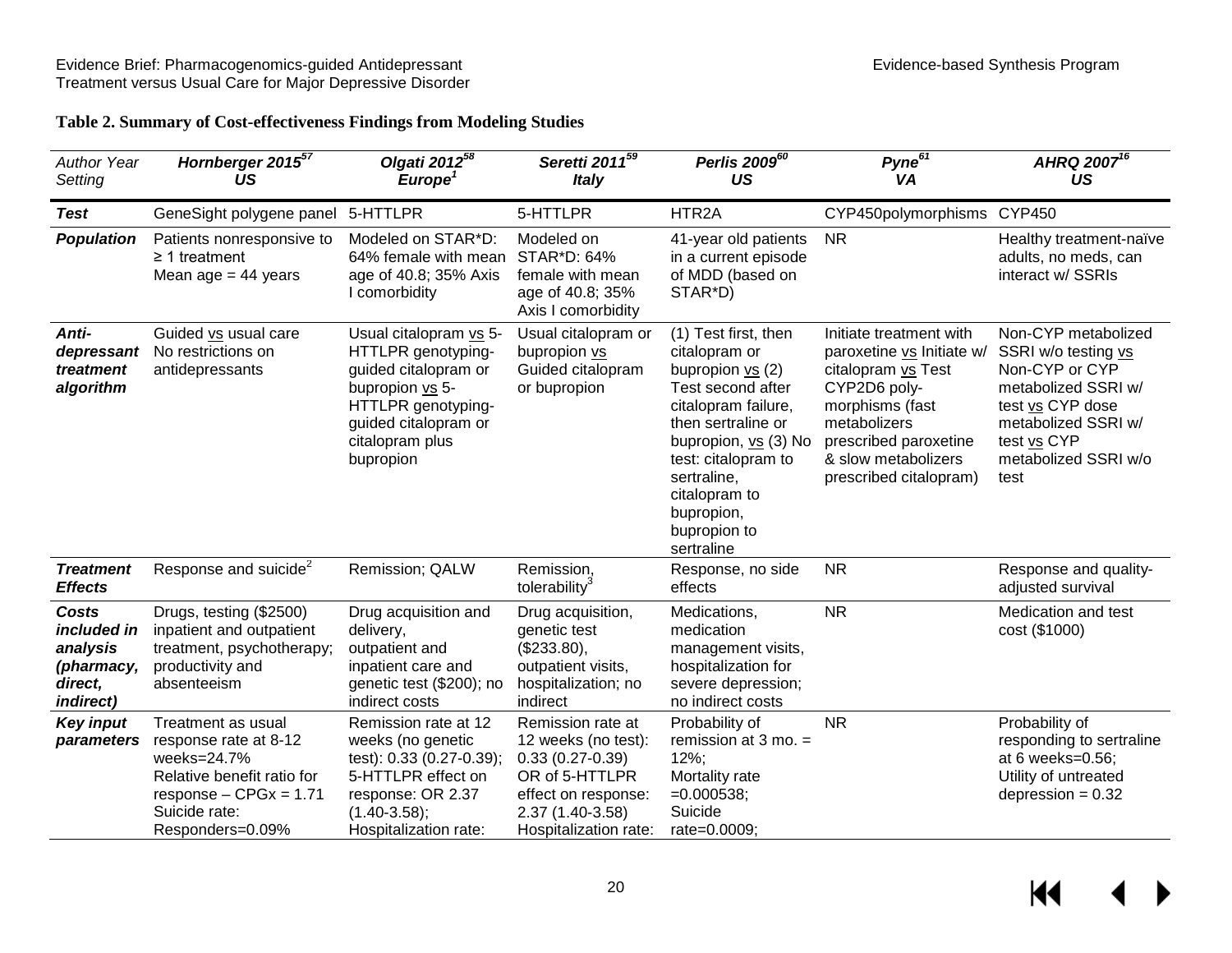|                | Nonresponders=0.16%                                                                                                                                                                             | Euro $A = 0.12$ , Euro B<br>$= 0.80$ , Euro C = 0.60                                                                                                                                                                                                                                                                                   | 0.12                                                                                                                                                                                                                                    | Relative risk of<br>$recovery = 1.28$                                                                                                                                                                                                                                                                                                                                                                                                                                                             |                                                                                                                                                                                                                                                                                                                                                                                                                                                   |                                                                                                                                                                                                                                                                                                                                            |
|----------------|-------------------------------------------------------------------------------------------------------------------------------------------------------------------------------------------------|----------------------------------------------------------------------------------------------------------------------------------------------------------------------------------------------------------------------------------------------------------------------------------------------------------------------------------------|-----------------------------------------------------------------------------------------------------------------------------------------------------------------------------------------------------------------------------------------|---------------------------------------------------------------------------------------------------------------------------------------------------------------------------------------------------------------------------------------------------------------------------------------------------------------------------------------------------------------------------------------------------------------------------------------------------------------------------------------------------|---------------------------------------------------------------------------------------------------------------------------------------------------------------------------------------------------------------------------------------------------------------------------------------------------------------------------------------------------------------------------------------------------------------------------------------------------|--------------------------------------------------------------------------------------------------------------------------------------------------------------------------------------------------------------------------------------------------------------------------------------------------------------------------------------------|
| <b>Results</b> | 94.5% probability of ICER<br>values $\leq$ WTP threshold<br>\$50,000/QALY;<br>GeneSight expected to<br>save \$3711 in direct<br>medical costs per patient<br>and \$2553 in work<br>productivity | Testing cost effective<br>in high-income<br>countries in Western<br>Europe, not middle-<br>income Eastern<br>countries; ICER<br>values: Euro $A =$<br>\$1147 Euro B= \$1185<br>for Euro $C = $117$ ;<br>Probability of ICER<br>value below WHO<br>threshold $(\$1926)$ :<br>Euro $A = 90\%$ , Euro<br>$B = 30\%$ , Euro C = <<br>55% C | Unacceptable cost<br>benefit for a single<br>episode: $ICER =$<br>\$2890 (\$1800-<br>\$4091), drops to<br>\$1392 (\$837-\$1982)<br>after 2 recurrences;<br>Probability $\leq$ ICER<br>threshold of \$1769<br>for 3rd episode $>$<br>80% | Test first and use<br>bupropion for those<br>at higher risk of<br>nonresponse was<br>not considered cost<br>effective because it<br>did not lead to ICER<br>values $\leq$ WTP<br>threshold<br>\$50,000/QALY. It<br>cost \$93,520/QALY<br>relative to next best<br>strategy of using an<br>SSRI as first- and<br>second-line without<br>the test. Sensitivity<br>analyses identified<br>certain<br>circumstances of<br>benefit present,<br>such as when<br>testing OR for<br>remission $~1.80-2.0$ | Initiating citalopram is<br>dominant strategy:<br>Cost \$3,790 and<br>produced 0.378 QALYs<br>over 6 mo.; When cost<br>of citalopram $>$<br>\$120/mo., gene testing<br>most cost effective<br>strategy; When clinical<br>decision simplified to 2<br>treatment strategies<br>(initiate paroxetine or<br>test) gene testing<br>strategy dominated no<br>gene testing strategy<br>up until the cost of<br>genetic testing<br>exceeded \$100/patient | Testing does not<br>save costs, even in<br>optimistic "high<br>correlation" scenario,<br>unless expected<br>treatment<br>duration $> 9$ mo.<br>Testing to guide<br>medication choice<br>cost \$909 more than<br>empiric therapy with a<br>non-CYP medication,<br>while using genetic<br>testing to<br>guide CYP dosing cost<br>\$882 more. |

<sup>1</sup> High Gross Domestic Product [GDP] (Euro A: Austria), Middle GDP (Euro B: Slovakia), and middle-high GDP (Euro C: Hungary) <sup>2</sup> Assumed to be same as general population

<sup>3</sup> Evaluated in recurrent episodes

Abbreviations: QALW=Quality-Adjusted-Life Weeks; QALY=Quality-adjusted life year; SSRI=Selective Serotonin Reuptake Inhibitor; ICER=Incremental cost-effectiveness ratio; WTP=Willingness-To-Pay; AD=Antidepressant; STAR\*D=Sequenced Treatment Alternatives to Relieve Depression study; CYP=Cytochrome p450; NR=Not Reported; OR=Odds Ratio

Indirect costs related to productivity loss were not included in CUA, as recommended in guidelines for pharmacoeconomic analysis (Weinstein et al., 1996).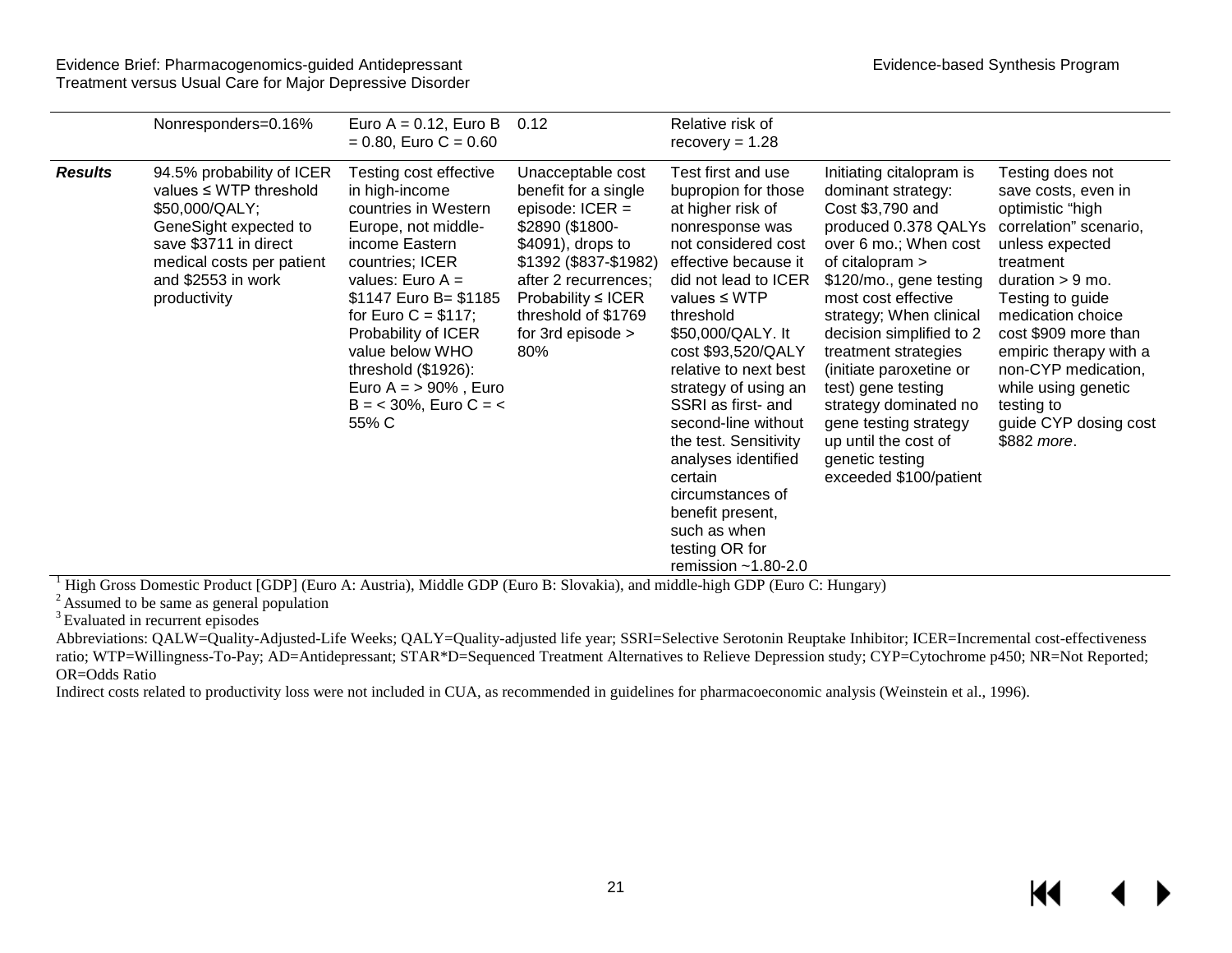- <span id="page-24-0"></span>Only 3 pharmacogenomics-guided treatment strategies have published studies that compare guided and usual care: (1) CNSDose (polygene panel of ABCB1, ABCC1, CYP2C19, CYP2D6, UGT1A1), not yet commercially available; (2) GeneSight (polygene panel of CYP2D6, CYPC19, CYP1A2, SLC6A4, HTR2A); and (3) ABCB1 genotyping added to weekly plasma monitoring. However, there is some doubt that the studies' findings are valid, because there is a single, small, short-term study of each strategy, and these studies have numerous minor methodological limitations. Also, most patients in these studies were females in their forties who lacked comorbidities, such as PTSD, that are common among Veterans who have depression. Some had refractory depression. Others were being treated as inpatients while participating in the Munich Antidepressant Response Signature (MARS) project, which included use of weekly plasma monitoring. Even if a pharmacogenomics-guided strategy worked in the specific populations tested, it might have different results in the VA.
	- o Of the 3 pharmacogenomics-guided treatment strategies, CNSDose has the most favorable preliminary findings. One additional patient had a remission by 12 weeks for every 3 genotyped (95% CI, 1.7-3.5), and the effect on intolerability was also favorable (having an event where patient needed to reduce the dose or stop their antidepressant: usual care  $= 15\%$  vs CNSDose-guided  $= 4\%$ ; RR 1.13, 95% CI 1.01 to 1.25; low SOE) compared to usual care.
	- o ABCB1 genotyping also improved chance of remission, but less so there was one additional remission at 5 weeks for every 3 to 20 patients genotyped. This difference could be due to the short duration of the study. Also, harms were not evaluated.
	- o For GeneSight, the highest-quality study found its effects were not statistically significant and left unclear whether the chances were substantially *better* or *worse*  than usual care for remission (HAM-D  $\leq$  7: 20% vs 8%; RR 2.40, 95% CI 0.51 to 11.21) and response ( $\geq 50\%$  HAM-D improvement: 36% vs 21%; RR 2.14, 95% CI 0.56 to 7.69). Harms were not evaluated.
- In establishing the clinical utility of pharmacogenomics-guided treatment, a first step is to demonstrate an improvement in the key outcomes of remission, response, and tolerability for the guided group overall versus usual care. An essential second step is also to demonstrate that the improvement on those key outcomes is due to a greater incidence in the guided group of actually implementing recommended medication changes to more genetically suitable regimens. At the time of this report, no pharmacogenomics-guided treatment strategy has met both of these criteria.
- We found no studies that evaluated the impact of pharmacogenomics-guided treatment on time to antidepressant effectiveness in patients with MDD or number of failed antidepressant trials.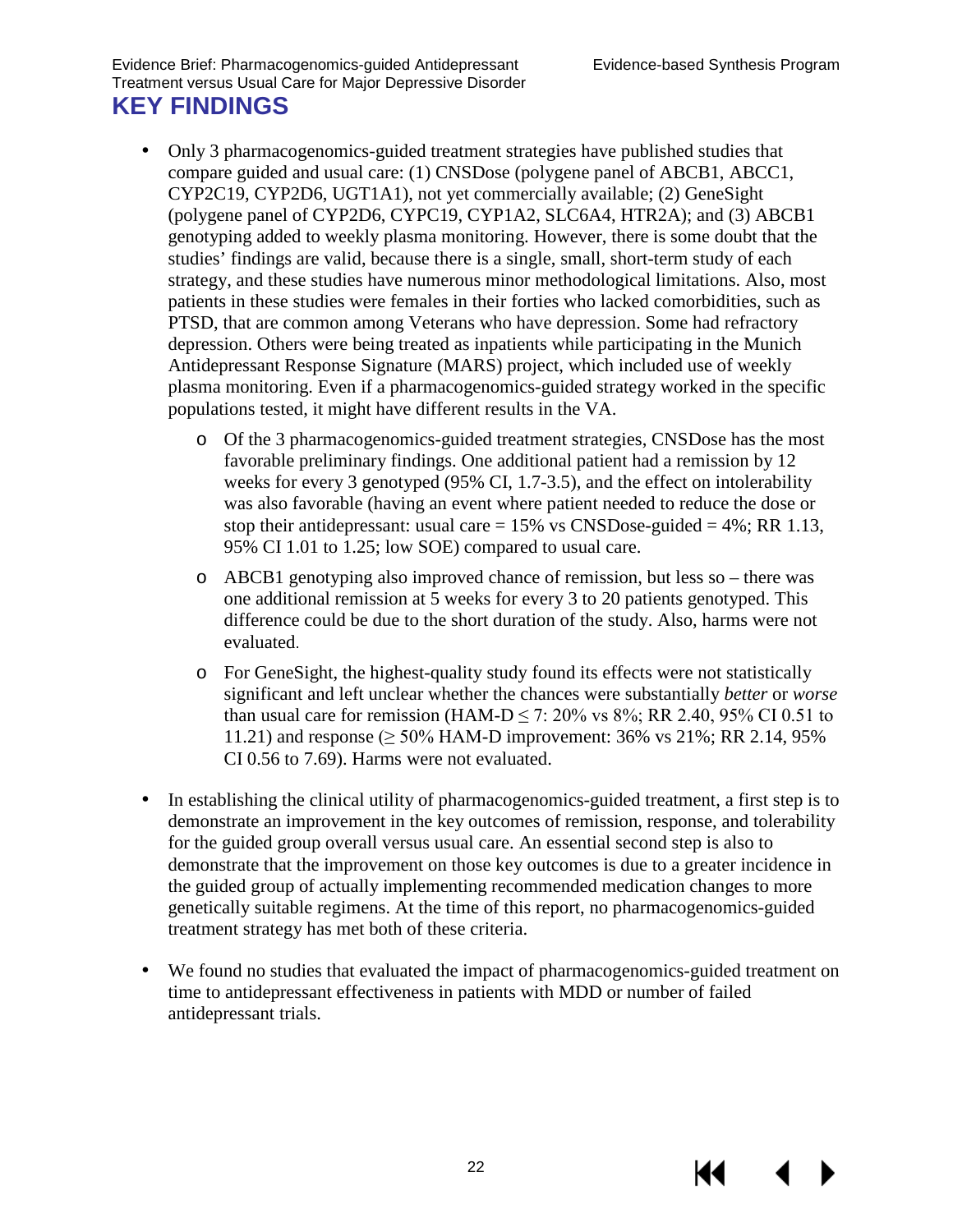- We found no studies that evaluated whether the impact of using pharmacogenomicsguided treatment on the effectiveness and harms of antidepressants differs according to the following key patient characteristics: demographics, psychiatric and medical comorbidities, depression symptomatology (*eg*, melancholic, atypical, psychotic, postpartum, anxiety features), depression severity and duration, history of antidepressant treatment resistance, concomitant medication, polypharmacy, medication side effects, nonadherence, or other health or lifestyle behaviors.
- The cost-effectiveness of pharmacogenomics-guided care versus usual care in Veterans ä, with major depressive disorder is not clear. This is primarily because there is too much uncertainty about the effectiveness of pharmacogenomics-guided care in Veteranrepresentative patients whose primary diagnosis is major depressive disorder. The 2 available controlled cohort studies only measured cost savings and not cost-effectiveness, were comprised of populations using antidepressant medication primarily for diagnoses other than depression (*ie*, anxiety, ADHD, other mood disorder, dementia, personality disorder, 'all other psych'), and did not evaluate the subgroups of patients with depressive disorders (14%-39%). One modeling study found GeneSight testing to be cost-effective over a wide range of clinical scenarios, but, as with any modeling study, its reliance on inferences of likely outcomes rather than directly linking interventions to actual observed outcomes is a key limitation.

# <span id="page-25-0"></span>**IMPLICATIONS FOR FUTURE RESEARCH**

Findings from this review support the need for additional research in VA to better understand whether using pharmacogenomics-guided care can improve the effectiveness of available antidepressant medications in Veterans with major depressive disorder. Therefore, a study that could augment the Million Veteran Program's (MVP) capabilities, such as that proposed by the VA Office of Research and Development (ORD), has the potential to be very helpful toward their goals to (1) better understand the lifestyle, genomics, and pharmacogenomics of depression in Veterans, (2) develop individualized approaches to treat depression in Veterans, and (3) develop and implement a responsible and efficient process of returning genetic data to providers and patients to determine how to use genetic findings in the clinical setting.<sup>6</sup>

We did not find evidence that would help VA decide which genes to focus on, which variants, and how to translate results into clinical recommendations. To help guide ORD in ongoing learning and evidence development in depression pharmacogenomics, several conceptual frameworks are available that outline common challenges and identify important methodologic issues for consideration.<sup>16,64-67</sup> Although ORD's first goal of better understanding the genomics and pharmacogenomics of depression in Veterans – or clinical *validity* – was outside of this evidence brief's focus on clinical *utility,* a preliminary search suggested that there is the potential for additional studies to further improve our understanding of clinical *validity.* Our preliminary searching of several organizations that are internationally recognized for expertise in producing systematic reviews (see appendix F in supplemental materials) only identified one systematic review of CYP450 polymorphisms, conducted by the Agency for Healthcare Research and Quality's Duke Evidence-based Practice Center (EPC) in 2007.<sup>16</sup> It and other various, more recent nonsystematic reviews and meta-analyses of association studies have generally found that understanding the extent to which genetic variation is meaningfully associated with individual differences in antidepressant treatment outcomes continues to be a challenge due to these key

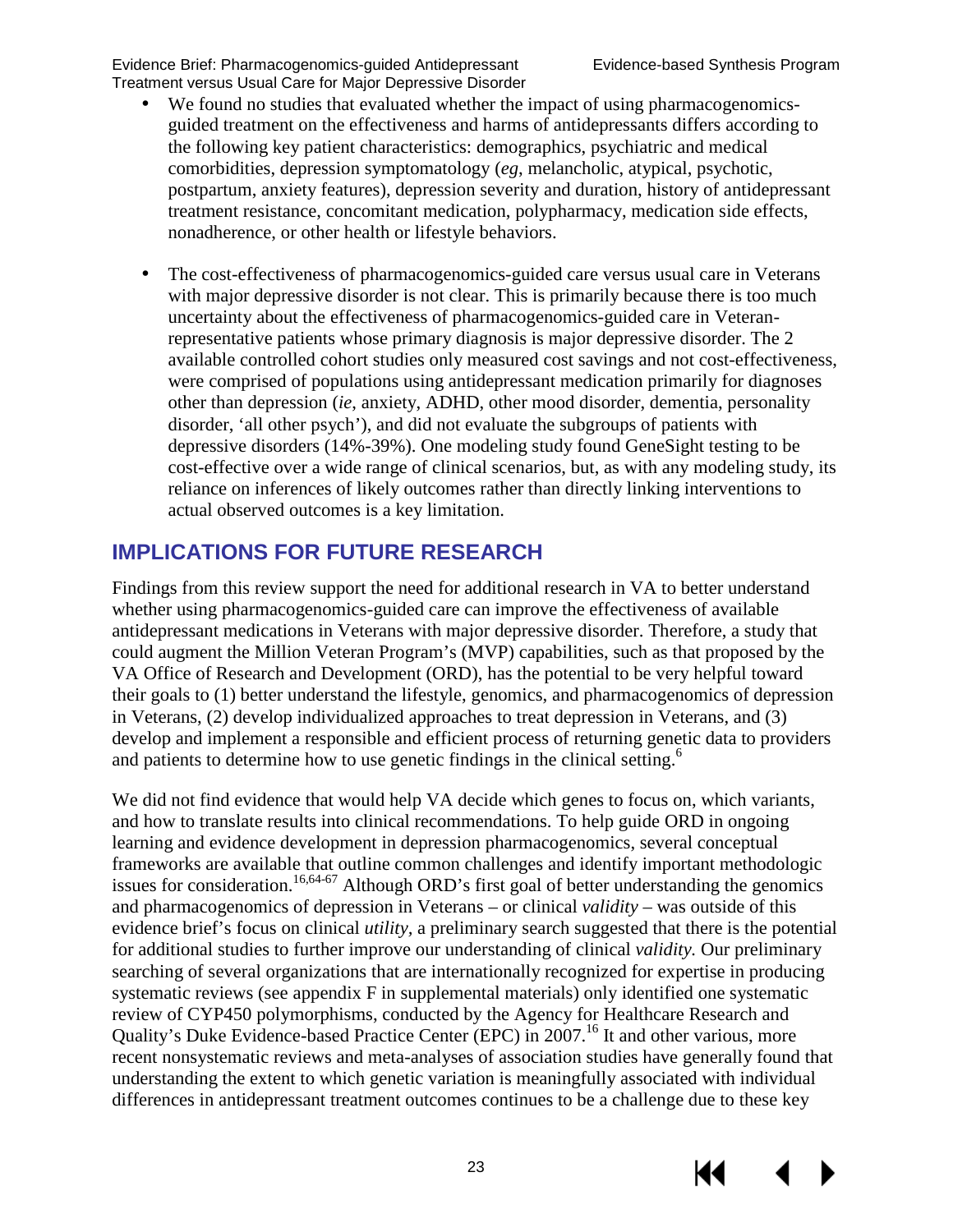limitations of the evidence base: (1) individual studies failed to control for known clinical, behavioral, and environmental confounders, (2) small sample sizes, and (3) heterogeneity across studies in the direction and magnitude of effect sizes and with regard to patients' clinical characteristics (*eg*, depression type, severity, *etc*), medication regimen (*eg*, different types and classes, monotherapy versus combination therapy), and outcome measurement methods (*eg*, remission versus response, different end time points, different rating scales, *etc*)[.16-24](#page-30-0) Therefore, the VA ORD may consider that a possible first step toward better understanding the genomics and pharmacogenomics of depressive disorders in Veterans may be to conduct new research to better examine the association between genetic polymorphisms, patient behavioral and environmental factors, and antidepressant effectiveness. This first step may be in the form of conducting an updated evidence review that emphasizes Veteran relevancy prior to or in addition to undertaking new primary research to evaluate the potential association between genes and variants and antidepressant medication benefits and harms. As genetics research remains a rapidly moving area, the Duke EPC's 2007 review may reasonably be considered out-of-date. Therefore, a first step may be to update that systematic review, particularly with respect to Veteran relevancy. If an update still finds a need for better evidence, then the ORD may consider undertaking new research to better examine the association between genetic polymorphisms, patient behavioral and environmental factors, and antidepressant effectiveness.

To address ORD's second and third goals, there are several important factors to consider<sup>48</sup> in designing new research to evaluate the clinical utility of pharmacogenomics-guided treatment: (1) selection of genetic variants, (2) format of pharmacogenomic results delivery, (3) education, (4) ethical, legal, and social considerations*,* and (5) patient populations and outcome assessment methods.

*Selection of genetic variants:* In terms of selecting an already available pharmacogenomic testing platform, among those that have published studies that compare pharmacogenomicsguided care to usual care, the CNSDose polygene panel of CYP450, UGT1A1, and ABC transporter variants has the most favorable preliminary findings across the most complete set of outcomes. But it is not yet commercially available. Therefore, it is reasonable to consider using existing MVP genotyping data to create a pharmacogenomics-guided treatment process. Selection of markers should be informed by the above-described new research on clinical *validity*<sup>[29](#page-30-7)</sup> and/or those included in the CNSDose polygene panel.

*Format of pharmacogenomic results delivery:* Another consideration for facilitating accurate translation of pharmacogenomics into clinical practice is the format and complexity of results delivery.[25](#page-30-2) The complexity in interpreting results of gene-panel tests may increase as the numbers of genes and gene variants increase, and there may be challenges in finding the appropriate balance between level of detail in results delivery and information overload for busy practitioners and patients.<sup>[57](#page-32-7)</sup> We noted that available pharmacogenomic testing results varied in (1) how much detail was provided about gene result, categorization of gene-drug interaction, therapeutic implications, and clinical impact, (2) the format of the interpretive information (*eg*, length of report, computer-based or paper-based components, *etc*), (3) turn-around time (*eg*, at point of care, days, weeks), and (4) whether or not a consult with a professional genetic counselor and/or a pharmacist was available. To assist with interpretation and replication, methods used to predict phenotype (*eg*, poor metabolizer) from genotype, algorithms used to combine phenotype information across multiple variants to make drug selection and dosing recommendations, and which guidelines are used to inform dosing recommendations should be

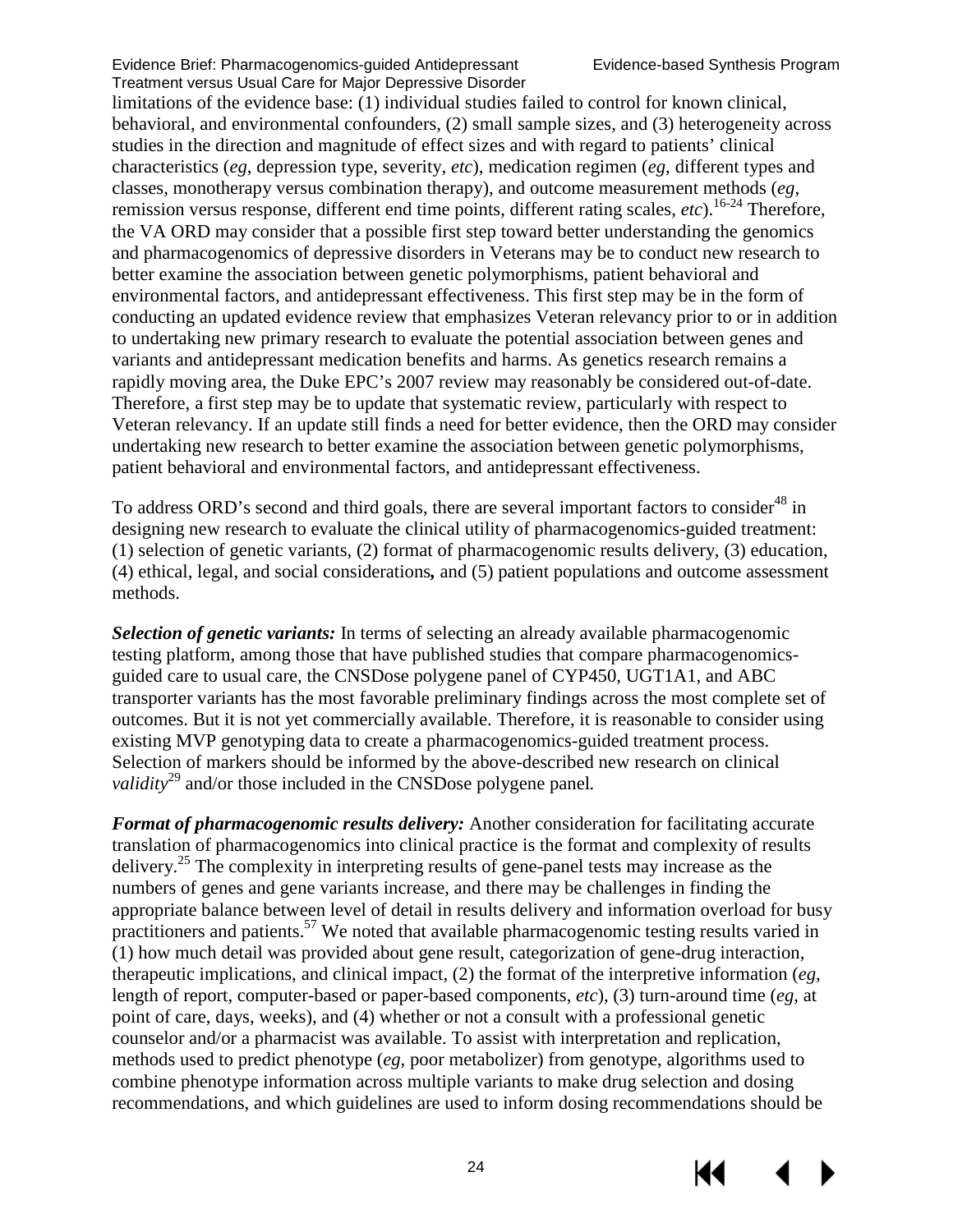clearly specified. To assess if and how such differences in format of pharmacogenomic testing results delivery may affect the accuracy of their interpretation and use, we suggest testing a few different approaches. Potentially, incorporation of the VA clinician and Veteran perspectives in identifying the competencies needed, who needs education and training and what the priorities are, and preferences on the format of results further improve user satisfaction and the reliability of use.

*Education about pharmacogenomic testing:* Studies have shown that despite patients' expectations of clinicians' competency in explaining, interpreting, and applying pharmacogenomic test results in clinical decision making,[68](#page-33-5) a majority of previously surveyed clinicians acknowledged that they may be inadequately informed to do so.<sup>69</sup> Therefore, there is likely a need for ORD to identify available, and ideally validated, educational materials on the utilization and potential harms of pharmacogenomic data in clinical decision-making. To explore whether competency and clinical expertise (*eg*, primary care, psychiatry) may affect skill in utilizing pharmacogenomic data and potentially antidepressant treatment outcomes, we also recommend that the VA study include a broad range of clinicians.

*Ethical, legal, and social considerations:* The Genetic Information Nondiscrimination Act of 2008 (GINA)<sup>70</sup> and VHA privacy laws<sup>[71](#page-33-8)</sup> were created to address fears about and prevent genetic discrimination by health insurers or employers. Uncertainty remains, however, about the actual impact of genetic nondiscrimination laws on medical practice, participation in genetic testing, and associated ethical, legal, and social considerations, and may warrant exploration.<sup>72</sup> For example, compared to well-established medical procedures, extra scrutiny has been recommended for identifying informed consent requirements unique to pharmacogenomic testing. Among the CDC's ACCE Model List of 44 targeted questions aimed at a comprehensive review of genetic testing, those related to ethical, legal, and social considerations include: "What is known about stigmatization, discrimination, privacy/confidentiality, and personal/family social issues?", "Are there legal issues regarding consent, ownership of data and/or samples, patents, licensing, proprietary testing, obligation to disclose, or reporting requirements?", and "What safeguards have been described and are these safeguards in place and effective?" <sup>[48](#page-32-1)</sup>

*Patient populations, treatment, and outcome assessment issues:* None of the pharmacogenomic testing platforms evaluated have yet included in their dosing recommendation algorithms any other patient characteristics that may also alter antidepressant efficacy and safety[.26](#page-30-3) To improve clinical relevance and validity of findings, future studies should better-characterize and account for a broader range of patient characteristics, including depression symptomatology (*eg*, melancholic, atypical, psychotic, postpartum, anxiety features), depression severity, and duration; antidepressant medication types and regimens; history of antidepressant treatment resistance; concomitant medication and/or other non-psychotropic depression treatments; medical and psychiatric comorbidities; polypharmacy; nonadherence; and other health or lifestyle behaviors. In addition to remission and response outcomes, to best assess the overall net benefit of pharmacogenomics-guided care, future studies should simultaneously evaluate a more complete set of key outcomes, including their impact on quality of life, functional capacity, time to antidepressant effectiveness in patients with MDD or number of failed antidepressant trials, harms of antidepressant medication, harms of use the testing, and cost-effectiveness, *and*  demonstrate that the improvement on those key outcomes is due to a greater incidence in the guided group of actually implementing recommended medication changes to more genetically suitable regimens and patient adherence to those regimens.

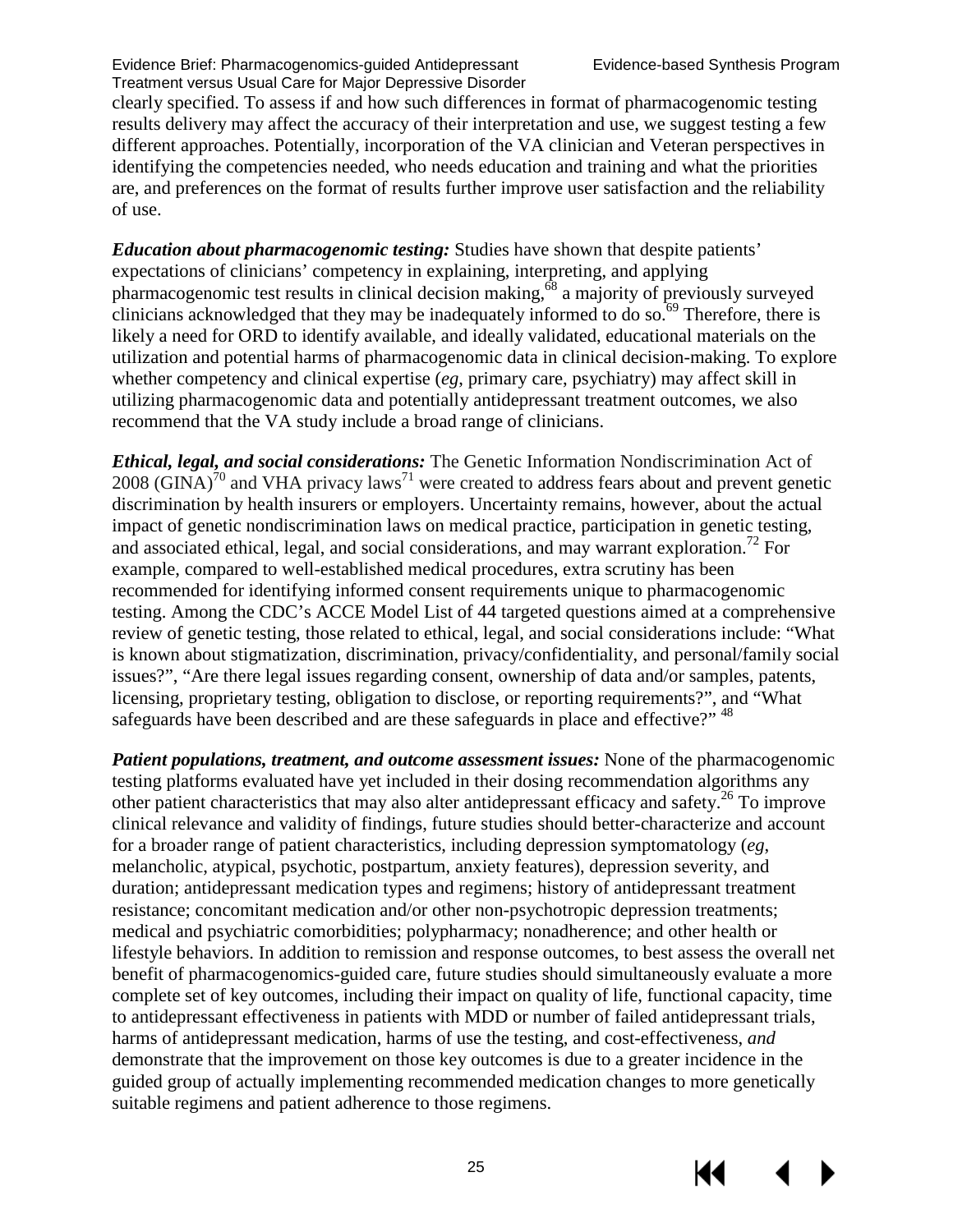To clarify whether there are particular subpopulations that are more or less likely to benefit from pharmacogenomics-guided care, the ORD study should also seek to evaluate whether the impact of using pharmacogenomics-guided treatment on the effectiveness and harms of antidepressants differs according to the following key patient characteristics: demographics, psychiatric and medical comorbidities, depression symptomatology (*eg*, melancholic, atypical, psychotic, postpartum, anxiety features), depression severity and duration, history of antidepressant treatment resistance, concomitant medication, polypharmacy, medication side effects, nonadherence or other health or lifestyle behaviors, congruency of recommended geneticallysuitable medication with patient preference/expectations about antidepressant choice, level of patient acceptability of using pharmacogenomics information to guide treatment decisions, and clinician characteristics (*eg*, specialty, satisfaction, and confidence).

As the duration of follow-up in available studies was only 5-12 weeks, the ORD study should also seek to obtain longer-term follow-up of at least 6 months to a year. Longer-term follow-up would facilitate evaluation of maintenance of effects, relapse, and whether pharmacogenomicsguided care could reduce number of failed antidepressant trials.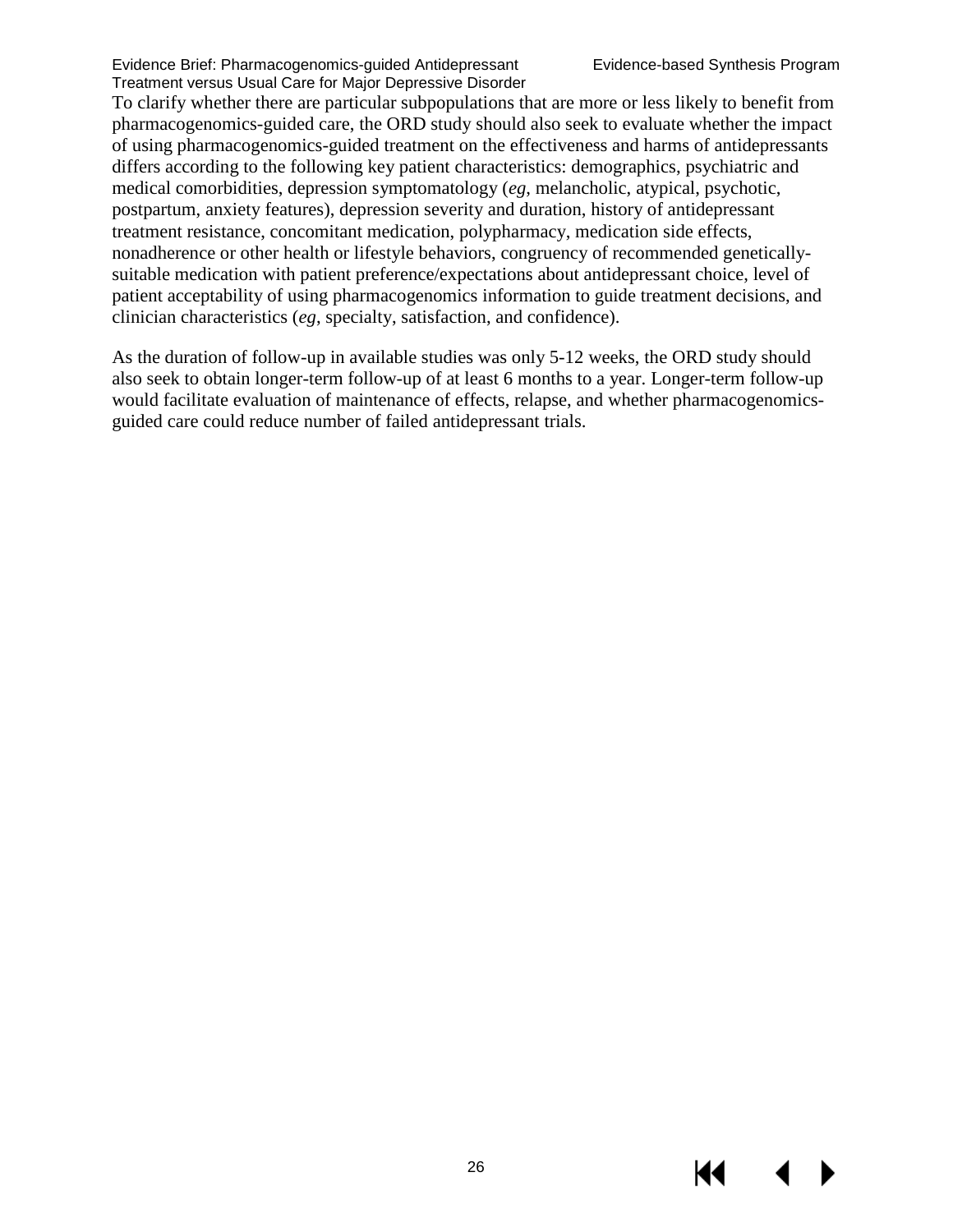- <span id="page-29-1"></span><span id="page-29-0"></span>**1.** Singh AB. Improved Antidepressant Remission in Major Depression via a Pharmacokinetic Pathway Polygene Pharmacogenetic Report. *Clinical Psychopharmacology and Neuroscience.* 2015;13(2):150-156.
- <span id="page-29-2"></span>**2.** Breitenstein B, Scheuer S, Pfister H, et al. The clinical application of ABCB1 genotyping in antidepressant treatment: a pilot study. *CNS Spectr.* Apr 2014;19(2):165-175.
- <span id="page-29-3"></span>**3.** Winner JG, Carhart JM, Altar CA, Allen JD, Dechairo BM. A prospective, randomized, double-blind study assessing the clinical impact of integrated pharmacogenomic testing for major depressive disorder. *Discov.* Nov 2013;16(89):219-227.
- <span id="page-29-4"></span>**4.** Altar CA, Carhart J, Allen JD, Hall-Flavin D, Winner J, Dechairo B. Clinical Utility of Combinatorial Pharmacogenomics-Guided Antidepressant Therapy: Evidence from Three Clinical Studies. *Molecular Neuropsychiatry.* 2015;1(3):145-155.
- <span id="page-29-5"></span>**5.** The White House. The Precision Medicine Initiative. 2016; https:/[/www.whitehouse.gov/precision-medicine.](http://www.whitehouse.gov/precision-medicine) Accessed March, 2016.
- <span id="page-29-6"></span>**6.** Kilbourne A, Przygodzki R. VA Precision Medicine: A Pharmacogenomic Approach to Individualized Treatment of Depression. In: VHA Office of Research and Development, ed2016.
- <span id="page-29-7"></span>**7.** World Health Organization. Depression. 2016; [http://www.who.int/topics/depression/en/.](http://www.who.int/topics/depression/en/) Accessed March, 2016.
- <span id="page-29-8"></span>**8.** SAMSHA. Mental Disorders: Depressive Disorders (Including Major Depressive Disorder). 2016; [http://www.samhsa.gov/disorders/mental.](http://www.samhsa.gov/disorders/mental) Accessed March, 2016.
- <span id="page-29-9"></span>**9.** Trivedi RB, Post EP, Sun H, et al. Prevalence, comorbidity, and prognosis of mental health among US veterans. *American journal of public health.* 2015;105(12):2564-2569.
- <span id="page-29-10"></span>**10.** Trivedi MH, Rush AJ, Wisniewski SR, et al. Evaluation of outcomes with citalopram for depression using measurement-based care in STAR\* D: implications for clinical practice. *Am J Psychiatry.* 2006;163(1):28-40.
- **11.** Rost K, Nutting P, Smith JL, Elliott CE, Dickinson M. Managing depression as a chronic disease: a randomised trial of ongoing treatment in primary care. *BMJ.*  2002;325(7370):934.
- **12.** Rush AJ, Trivedi M, Carmody TJ, et al. One-year clinical outcomes of depressed public sector outpatients: a benchmark for subsequent studies. *Biol Psychiatry.* 2004;56(1):46- 53.
- **13.** Tansey KE, Guipponi M, Hu X, et al. Contribution of common genetic variants to antidepressant response. *Biol Psychiatry.* Apr 1 2013;73(7):679-682.
- <span id="page-29-11"></span>**14.** Sinyor M, Schaffer A, Levitt A. The Sequenced Treatment Alternatives to Relieve Depression (STAR\*D) Trial: A Review. *Can J Psychiatry.* 2010;55(3):126-135.
- <span id="page-29-12"></span>**15.** National Institutes of Health. National Human Genome Research Institute: Advancing human health through genomics research. 2016; https:/[/www.genome.gov/.](http://www.genome.gov/) Accessed March, 2016.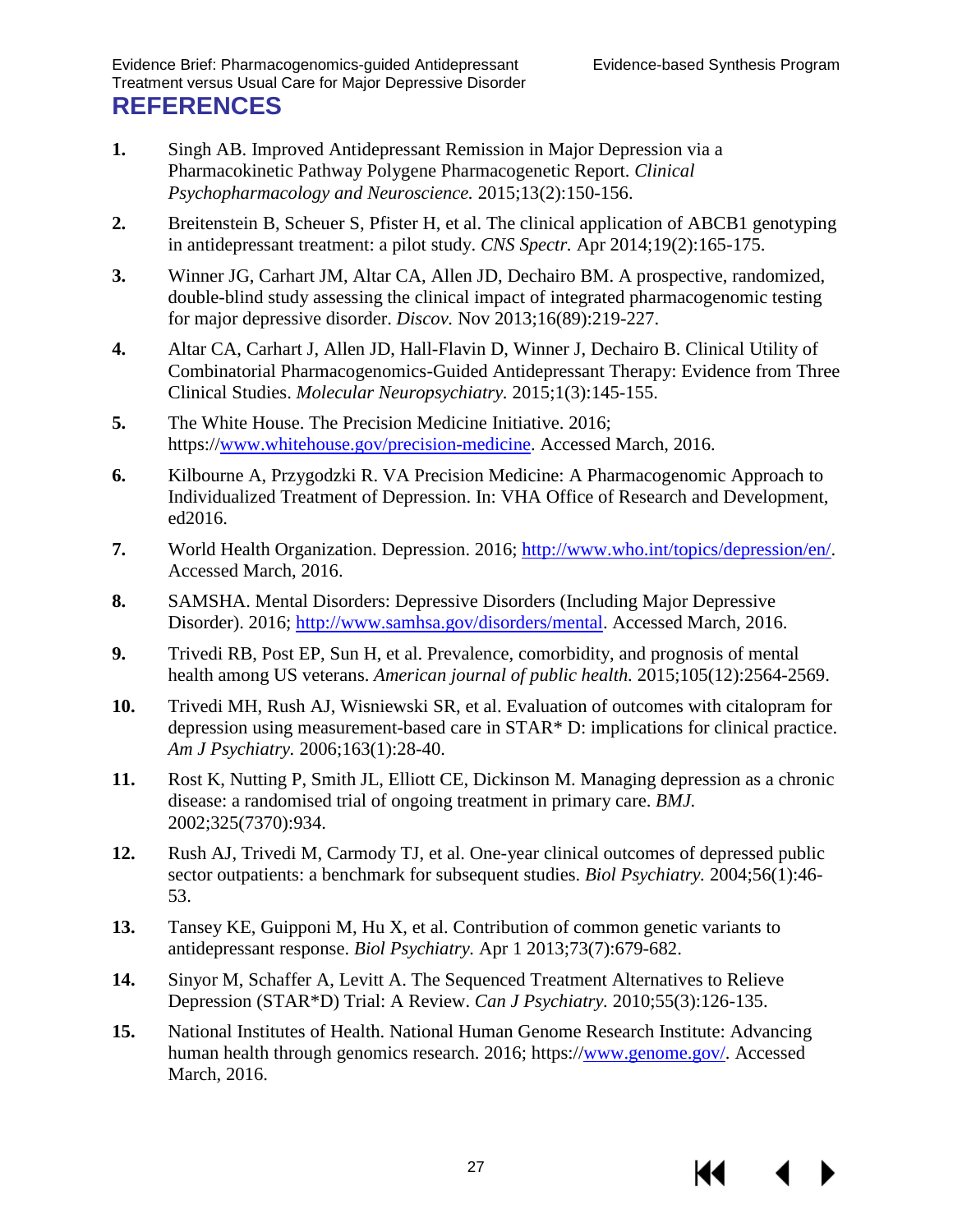- <span id="page-30-12"></span><span id="page-30-0"></span>**16.** Matchar DB, Thakur ME, Grossman I, et al. Testing for cytochrome P450 polymorphisms in adults with non-psychotic depression treated with selective serotonin reuptake inhibitors (SSRIs). 2007.
- <span id="page-30-1"></span>**17.** Porcelli S, Fabbri C, Serretti A. Meta-analysis of serotonin transporter gene promoter polymorphism (5-HTTLPR) association with antidepressant efficacy. *Eur Neuropsychopharmacol.* 2012;22(4):239-258.
- **18.** Perlis RH. Pharmacogenomic testing and personalized treatment of depression. *Clin Chem.* Jan 2014;60(1):53-59.
- <span id="page-30-11"></span>**19.** Singh AB, Bousman CA, Ng C, Berk M. Antidepressant pharmacogenetics. *Curr Opin Psychiatry.* Jan 2014;27(1):43-51.
- <span id="page-30-6"></span>**20.** Howland RH. Pharmacogenetic Testing in Psychiatry: Not (Quite) Ready for Primetime. *Journal of psychosocial nursing and mental health services.* 2014;52(11):13-16.
- **21.** Miller DB, O'Callaghan JP. Personalized medicine in major depressive disorder opportunities and pitfalls. *Metabolism.* Jan 2013;62 Suppl 1:S34-39.
- **22.** Niitsu T, Fabbri C, Bentini F, Serretti A. Pharmacogenetics in major depression: a comprehensive meta-analysis.[Erratum appears in Prog Neuropsychopharmacol Biol Psychiatry. 2013 Dec 2;47:118-9]. *Prog Neuropsychopharmacol Biol Psychiatry.* Aug 1 2013;45:183-194.
- **23.** Horstmann S, Binder EB. Pharmacogenomics of antidepressant drugs. *Pharmacol Ther.*  Oct 2009;124(1):57-73.
- **24.** Serretti A, Kato M. The serotonin transporter gene and effectiveness of SSRIs. *Expert rev.* Jan 2008;8(1):111-120.
- <span id="page-30-2"></span>**25.** Drozda K, Müller DJ, Bishop JR. Pharmacogenomic testing for neuropsychiatric drugs: current status of drug labeling, guidelines for using genetic information, and test options. *Pharmacotherapy: The Journal of Human Pharmacology and Drug Therapy.*  2014;34(2):166-184.
- <span id="page-30-3"></span>**26.** Bousman CA, Hopwood M. Commercial pharmacogenetic-based decision-support tools in psychiatry. *The Lancet Psychiatry.* 2016.
- <span id="page-30-4"></span>**27.** ECRI Institute. *Pharmacogenetic Testing to Guide Treatment of Behavioral and Mental Health Disorders* 2015.
- <span id="page-30-5"></span>**28.** Food and Drug Administration. Content and Format of a 510(k) Summary 2015.
- <span id="page-30-7"></span>**29.** Food and Drug Administration. *Draft Guidance for Industry, Food and Drug Administraitno Staff, and Clinical Laboratories: Framework for Regulatory Oversight of Laboratory Developed Tests (LDTs)* 2014.
- <span id="page-30-8"></span>**30.** Jones P. FDA regulation of LDTs - an update. *Medical Laboratory Observer* 2015.
- <span id="page-30-9"></span>**31.** Philippidis A. Drawing Battle LInes over Lab Tests. *Genetic Engineering & Biotechnology News* 2015.
- <span id="page-30-10"></span>**32.** American Association for Clinical Chemistry. *Position Statement: Oversight of Laboratory Developed Tests* 2014.

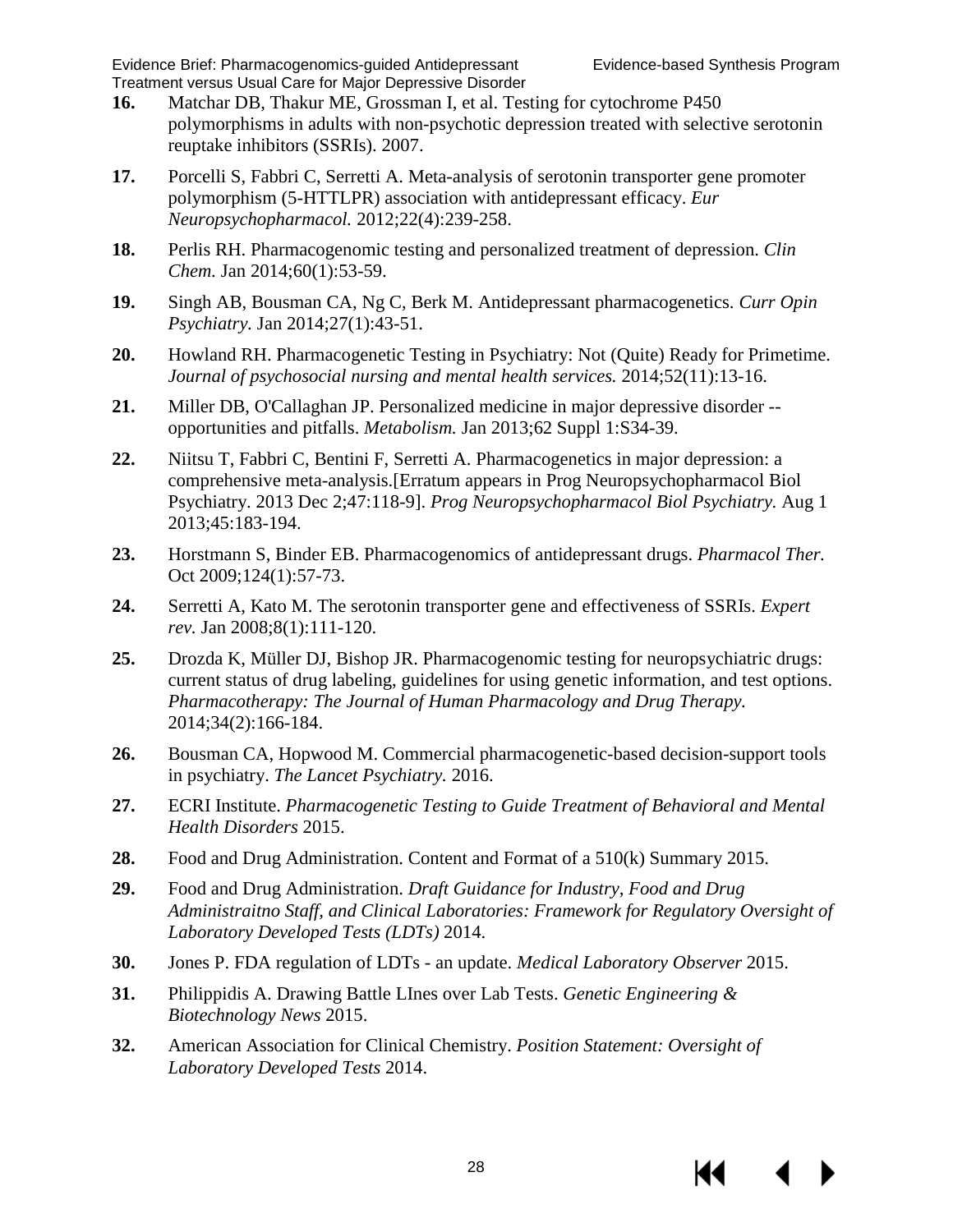- <span id="page-31-0"></span>**33.** Mertz A. Duplicative and unnecessary regulation of LDTs will hamper diagnostic innovation. *Medical Laboratory Observer*2014.
- <span id="page-31-1"></span>**34.** Genomind. Sample Genecept Assay Results Report. 2016; https://genomind.com/sampleresults-report/. Accessed March, 2016.
- <span id="page-31-2"></span>**35.** PharmGKB. Dosing Guidelines - Royal Dutch Association for the Advancement of Pharmacy. 2011; https:/[/www.pharmgkb.org/view/dosing-guidelines.do?source=DPWG.](http://www.pharmgkb.org/view/dosing-guidelines.do?source=DPWG) Accessed March, 2016.
- <span id="page-31-11"></span>**36.** Hicks J, Swen J, Thorn C, et al. Clinical Pharmacogenetics Implementation Consortium guideline for CYP2D6 and CYP2C19 genotypes and dosing of tricyclic antidepressants. *Clin Pharmacol Ther.* 2013;93(5):402-408.
- <span id="page-31-3"></span>**37.** PharmGKB. Dosing Guidelines - Clinical Pharmacogenetics Implementation Consortium. 2015-2016; https:/[/www.pharmgkb.org/view/dosing](http://www.pharmgkb.org/view/dosing-guidelines.do?source=CPIC)[guidelines.do?source=CPIC.](http://www.pharmgkb.org/view/dosing-guidelines.do?source=CPIC) Accessed March, 2016.
- <span id="page-31-4"></span>**38.** Berg AO, Piper M, Armstrong K, et al. Recommendations from the EGAPP Working Group: testing for cytochrome P450 polymorphisms in adults with nonpsychotic depression treated with selective serotonin reuptake inhibitors. *Genetics in Medicine.*  2007;9(12):819-825.
- <span id="page-31-5"></span>**39.** Hiemke C, Baumann P, Bergemann N, et al. AGNP consensus guidelines for therapeutic drug monitoring in psychiatry: update 2011. *Pharmacopsychiatry.* 2011;44(6):195-235.
- <span id="page-31-6"></span>**40.** International Society of Psychiatric Genetics. Genetic Testing Statement: Genetic Testing and Psychiatric Disorders. 2014; [http://ispg.net/genetic-testing-statement/.](http://ispg.net/genetic-testing-statement/) Accessed March, 2016.
- <span id="page-31-7"></span>**41.** Bauer M, Whybrow PC, Angst J, Versiani M, Möller H-J. World Federation of Societies of Biological Psychiatry (WFSBP) Guidelines for Biological Treatment of Unipolar Depressive Disorders, Part 2: Maintenance treatment of major depressive disorder update 2015. *The World Journal of Biological Psychiatry.* 2015;16:76-95.
- <span id="page-31-8"></span>**42.** National Institute for Health and Care Excellence. *Depression in adults: recognition and management* 2009.
- <span id="page-31-9"></span>**43.** American Psychiatric Association. *Practice guideline for the treatment of patients with major depressive disorder* 2010.
- **44.** Department of Veterans Affairs and Department of Defense: The Management of MDD Working Group. VA/DoD Clinical Practice Guideline for the Management of Major Depressive Disorder2016.
- **45.** Bauer M, Pfennig A, Severus E, Whybrow PC, Angst J, Möller H-J. World Federation of Societies of Biological Psychiatry (WFSBP) guidelines for biological treatment of unipolar depressive disorders, part 1: update 2013 on the acute and continuation treatment of unipolar depressive disorders. *The World Journal of Biological Psychiatry.*  2013;14(5):334-385.
- <span id="page-31-10"></span>**46.** ECRI Institute. *GeneSight Pyschotropic Pharmacogenomic Testing (Assurex Health, Inc.) for Guiding Medication Selection for Patients with Neuropsychiatric Disorders*  2015.

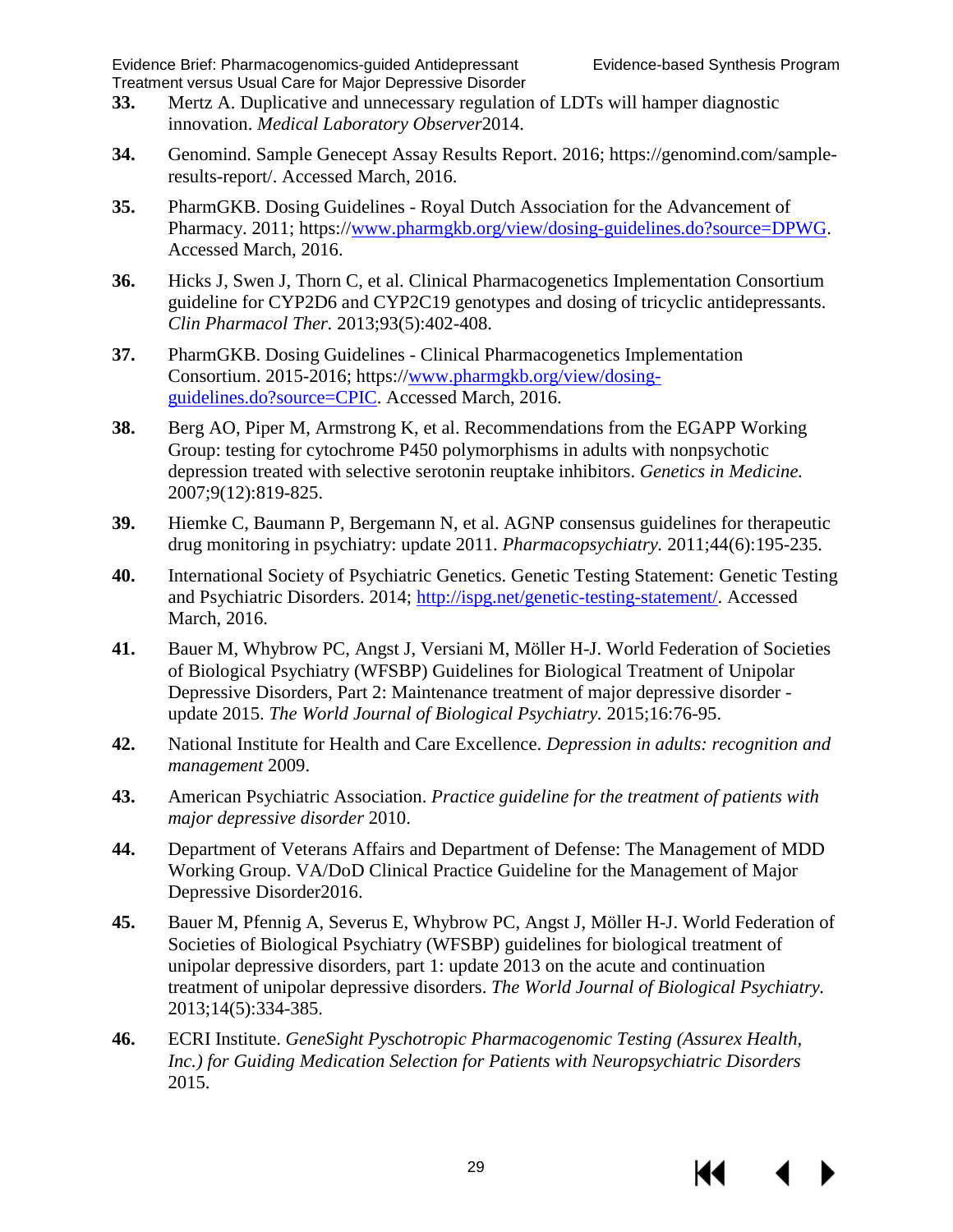- <span id="page-32-0"></span>**47.** Jonas DE, Wilt TJ, Taylor BC, Wilkins TM, Matchar DB. Challenges in and principles for conducting systematic reviews of genetic tests used as predictive indicators. *Journal of general internal medicine.* 2012;27(1):83-93.
- <span id="page-32-1"></span>**48.** Centers for Disease Control and Prevention, National Office of Public Health Genomics. ACCE Model Process for Evaluating Genetic Tests. 2007; [http://www.cdc.gov/genomics/gtesting/ACCE/index.htm.](http://www.cdc.gov/genomics/gtesting/ACCE/index.htm) Accessed March, 2016.
- <span id="page-32-2"></span>**49.** Rector TS, Taylor BC, Wilt TJ. Systematic review of prognostic tests. *Journal of general internal medicine.* 2012;27(1):94-101.
- <span id="page-32-3"></span>**50.** McDonagh MS, Jonas DE, Gartlehner G, et al. Methods for the drug effectiveness review project. *BMC medical research methodology.* 2012;12(1):1.
- <span id="page-32-4"></span>**51.** Viswanathan M, Ansari M, Berkman ND, et al. *Assessing the Risk of Bias of Individual Studies in Systematic Reviews of Health Care Interventions:Methods Guide for Comparative Effectiveness Reviews*. Rockville, MD2012.
- <span id="page-32-5"></span>**52.** Berkman ND, Lohr KN, Ansari M, et al. *Grading the Strength of a Body of Evidence When Assessing Health Care Interventions for the Effective Health Care Program of the Agency for Healthcare Research and Quality: An Update Methods Guide for Effectiveness and Comparative Effectiveness Reviews*. Rockville MD2013.
- <span id="page-32-14"></span><span id="page-32-6"></span>**53.** Hall-Flavin DK, Winner JG, Allen JD, et al. Utility of integrated pharmacogenomic testing to support the treatment of major depressive disorder in a psychiatric outpatient setting. *Pharmacogenet Genomics.* Oct 2013;23(10):535-548.
- <span id="page-32-15"></span><span id="page-32-8"></span>**54.** Hall-Flavin DK, Winner JG, Allen JD, et al. Using a pharmacogenomic algorithm to guide the treatment of depression. *Transl Psychiatry.* 2012;2:e172.
- <span id="page-32-16"></span><span id="page-32-9"></span>**55.** Brennan FX, Gardner KR, Lombard J, et al. A Naturalistic Study of the Effectiveness of Pharmacogenetic Testing to Guide Treatment in Psychiatric Patients With Mood and Anxiety Disorders. *The primary care companion for CNS disorders.* 2015;17(2).
- <span id="page-32-17"></span><span id="page-32-10"></span>**56.** Müller DJ, Kekin I, Kao AC, Brandl EJ. Towards the implementation of CYP2D6 and CYP2C19 genotypes in clinical practice: update and report from a pharmacogenetic service clinic. *Int Rev Psychiatry.* 2013;25(5):554-571.
- <span id="page-32-7"></span>**57.** Hornberger J, Li Q, Quinn B. Cost-effectiveness of combinatorial pharmacogenomic testing for treatment-resistant major depressive disorder patients. *The American journal of managed care.* 2015;21(6):e357-365.
- <span id="page-32-11"></span>**58.** Olgiati P, Bajo E, Bigelli M, De Ronchi D, Serretti A. Should pharmacogenetics be incorporated in major depression treatment? Economic evaluation in high- and middleincome European countries. *Prog Neuropsychopharmacol Biol Psychiatry.* Jan 10 2012;36(1):147-154.
- <span id="page-32-12"></span>**59.** Serretti A, Olgiati P, Bajo E, Bigelli M, De Ronchi D. A model to incorporate genetic testing (5-HTTLPR) in pharmacological treatment of major depressive disorders. *World J Biol Psychiatry.* Oct 2011;12(7):501-515.
- <span id="page-32-13"></span>**60.** Perlis RH, Patrick A, Smoller JW, Wang PS. When is pharmacogenetic testing for antidepressant response ready for the clinic? A cost-effectiveness analysis based on data from the STAR D study. *Neuropsychopharmacology.* Sep 2009;34(10):2227-2236.